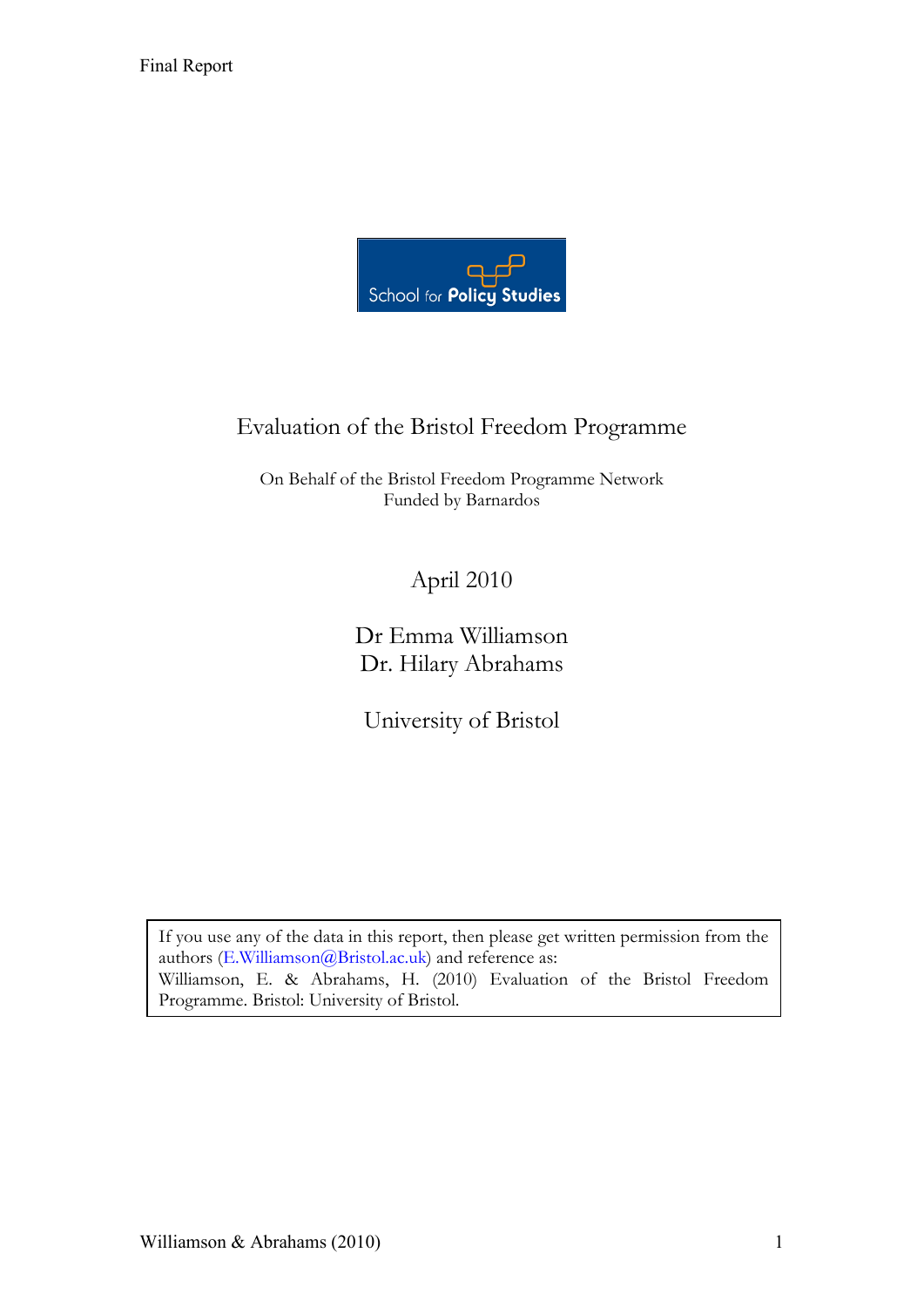### **Executive Summary**

#### **Aims**

The aim of this evaluation was to examine the effectiveness of the Freedom Programme as provided by the Bristol Freedom Programme Network.

#### **Evaluation Method**

The evaluation involved collecting quantitative data from service users who volunteered to take part in the research. Service users were asked to complete an initial survey and were contacted by the research team at a later date to complete either a post survey (if they had completed the course) or an exit survey (if they dropped out). The data was entered into a statistical package for the social sciences (SPSS) database and analysed using that software.

#### **Summary of findings**

A number of key issues and findings emerged which are summarised here.

- 1. 27 women agreed to take part in the study and completed the initial survey.
- 2. The recruitment of participants was not consistent across the Bristol network with a large proportion coming from programmes based in central Bristol.
- 3. The majority (70%) of participants have a combined household income of less than  $\ddot{f}$  10,000 suggesting that poverty and low income might be a factor in determining those women who engage with the freedom programme.
- 4. A relatively high number of respondents live in council or housing association accommodation.
- 5. A relatively high number of the women described themselves as unemployed or self defined as 'unable to work'.
- 6. In addition, a relatively high number of women stated that they had a disability which was not visible, this included mental health issues.
- 7. Over half the women had moved house more than twice in the past five years. Unstable living arrangements can have a negative impact on women's ability to develop social networks, access training, education, or employment, and can negatively impact on children.
- 8. The majority of women (16) stated that what they most wanted from the programme was more confidence.
- 9. This was reflected in the fact that at the start of the programme the women reported low confidence, self-esteem, contentment, and reported feeling a lack of respect and feeling unloved.
- 10. The women described how at times they were overwhelmed by the information provided by the programme.
- 11. Only two of the respondents stated that they had contact with the local MARAC and three had had contact with the child protection register.
- 12. Eleven women stated that their current partner ever got angry or aggressive with them and twelve women said they had been frightened of their partner.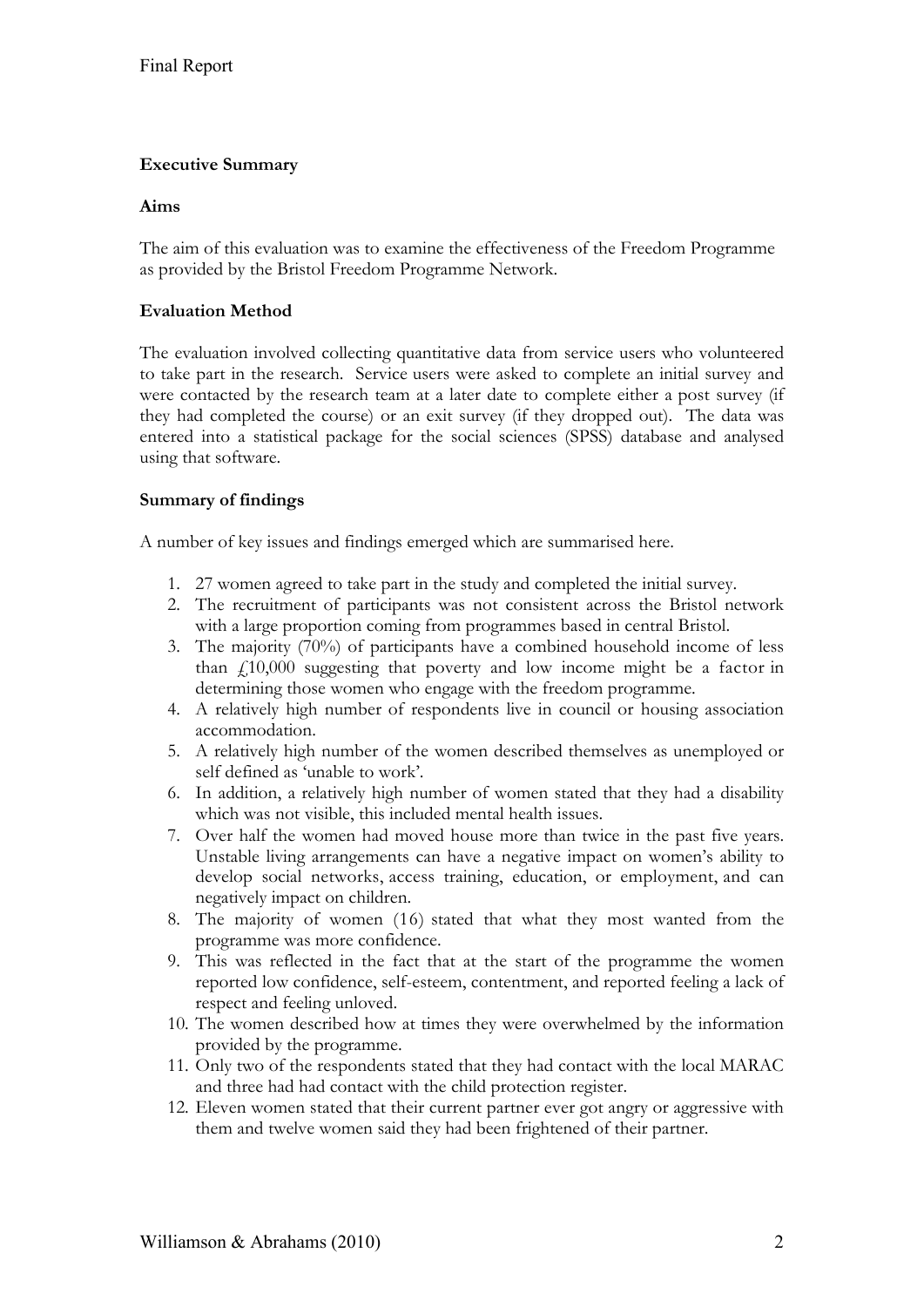- 13. Partners appear to have more control over decisions which mainly affect them, a situation not replicated when addressing decisions which might only affect the female respondent.
- 14. 6 respondents said that decision making caused resentment or disagreements compared to 2 who said it did not.
- 15. Respondents stated that they disagreed often with their current partner in relation to the following issues: sexual activities; women's friends; women going out with their friends; and partner's anger towards women.
- 16. All of these key issues relate directly to women having independent social networks and how they subsequently choose to negotiate their sexual relations and their partner's angry responses to them.
- 17. When dealing with disagreements the largest number  $(n=10)$  said they would give in to keep the peace.
- 18. Twenty respondents said that their previous partner had been aggressive towards them and that they had been frightened of their ex-partner.
- 19. As with the response to questions about current partners, disagreements emerged in relation to the same issues: sexual activities; women's friends; women going out without their partner; and partners' anger towards.
- 20. In addition, when reflecting back on previous relationships, women identified additional areas where disagreements occurred. These were: women's relatives; partner's neediness; partner's jealousy; partner's alcohol or drug use; and finally, partner's physical violence towards them.
- 21. Looking at how women talk about their current and previous relationships is clearly a useful way to engage women without isolating them further. This is an interesting finding as achieving a balance between informing women about the dynamics of controlling behaviour without isolating them further as a result of them feeling the need to defend an abusive partner, can be difficult.
- 22. In relation to dealing with disagreements with previous partners 15 women said they would avoid the topic or change the subject and 17 (out of 22 respondents) said that they would normally give in to keep the peace.
- 23. Women sought help from GPs and the police, alongside respondents' friends and relatives. It is useful to note that respondents were less likely to seek help from their partners' relatives and none mentioned their partners' friends as a source of support. This may be significant when considering the potential impact of social awareness campaigns.
- 24. Eight respondents stated that at the time they thought that the abusive behaviour they experienced was their own fault, and 6 said that they didn't ask for help because they felt isolated.
- 25. The majority of partners (as identified by the female respondents) did not seek help. Those that did contacted the GP (n=3), Counsellors (n=2), someone at work  $(n=2)$ , and victim support  $(n=2)$ .
- 26. Women believed that their partners did not seek help because they didn't think it was a problem (n=10).
- 27. When contacted after the freedom programme, all of the women who talked about their experience of the FP reported positively on their experience of the programme.
- 28. The reasons given for exiting the programme prior to completion were: moved house  $(n=1)$ ; knew someone in the group  $(n=1)$ ; had issues with their children  $(n=2)$ ; and didn't like the people in the group  $(n=1)$ .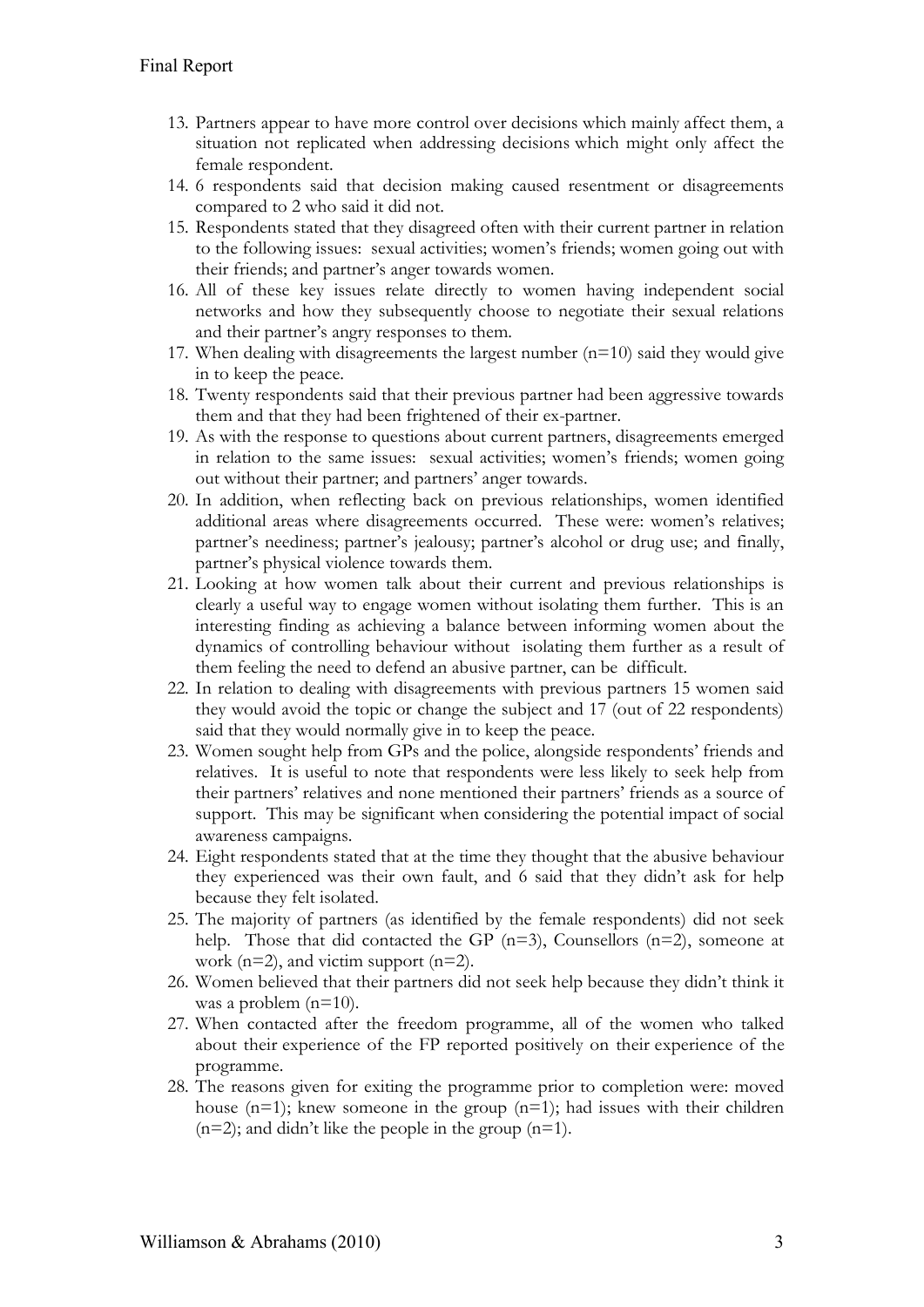- 29. The women who had engaged with the programme reported much better ranges in terms of confidence and self esteem. All these women rated their contentment and happiness as either a 3 or 4.
- 30. The women felt that the most important thing they had got from attending the group was: feeling stronger about future relationships (n=3); had a better relationship with their children  $(n=2)$ ; felt more confident  $(n=1)$ ; and felt better able to spot the warning signs of an abusive relationship  $(n=1)$ .

# **Conclusion**

Based on the summary of the findings above, there are a number of specific conclusions and recommendations which can be drawn from this research evaluation. The aim of the FP is to teach women to recognise abusive behaviour and its impact appears to have been achieved, judging by the responses of the women. In particular, women reported that they were now making decisions more equally with their partners. The programme also seeks to help women build their self confidence and esteem which was also achieved.

It is important to recognise that in the Bristol network, facilitators are supported across the network in order to maintain the quality of the programme. Not all Freedom Programme facilitators have this support network, and the success of individual programmes is inevitably impacted by the skills of individual facilitators.

One of the queries raised at the beginning of the research was whether attendance on the programme had an impact on the number of children on the child protection register. Whilst the number of women in the follow-up precludes a statistical analysis of this, women did report better relationships with their children as a positive outcome from attendance on the programme.

There are a number of the findings that impact more directly on the future design, planning and running of the FP in Bristol. These include: 1) A need to find out more about invisible disabilities, including mental health issues which may have emerged as a result of experiences of abuse, in order to ensure that the programme accommodates needs related to such disability; 2) Changes may also be needed to show an appreciation of the limited choices open to women on low incomes and living in unstable housing; 3) This report demonstrates how FP facilitators sustain a much wider role in helping women who have experienced abuse and that the programme does not stand alone but as part of a wider range of multi-agency responses to domestic abuse. In relation to how the FP in Bristol could accommodate these issues, it would be helpful if facilitators had more information about the specific needs of the clients at the beginning of their engagement. This might take the form of an informal interview which specifically asks about visible and invisible disability, issues of poverty and low income, and the existing support networks which may be available to women.

Finally, this evaluation has shown that the FP has a positive impact on the lives of the women who take the programme and as such provides a service to assist women move on from abusive relationships and to be aware of potential abuse within future relationships. This is a positive outcome.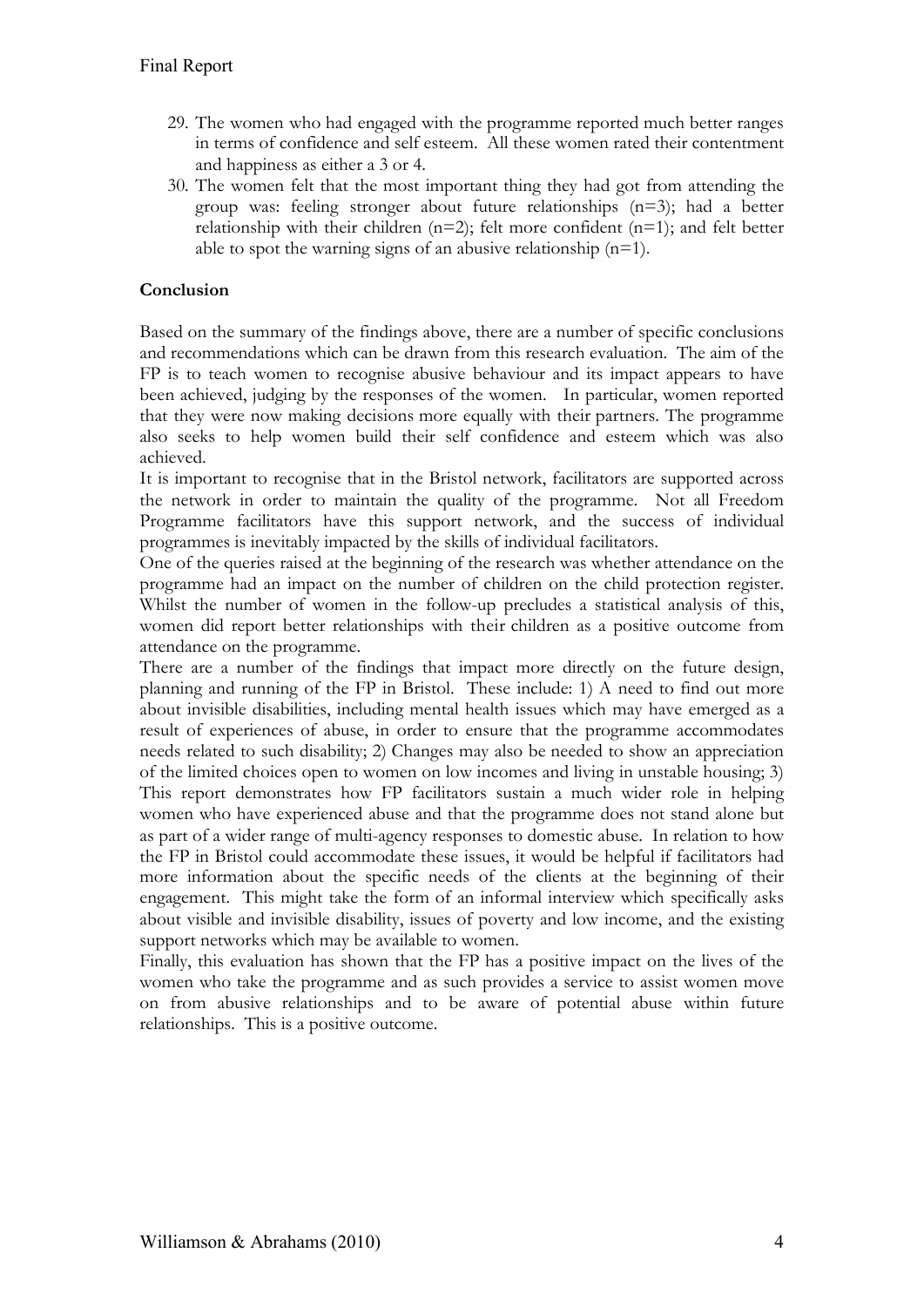# **Introduction**

This report presents the findings of the on-going evaluation of the Freedom Programme as provided by facilitators within the Bristol Freedom Programme Network. This evaluation started in January 2008 and was extended in order to increase the number of service user participants who took part in the research.

### **The Freedom Programme**

The Freedom Programme [1] (FP) is an intervention designed to empower women to make positive choices about their lives by providing information and support within a group context. Service users are encouraged to recognise abusive and domineering behaviour from their current or previous partners and to recognise the potential impact of abuse on themselves and their children. Practitioners of the FP are required to undergo training conducted by one of the programmes' recognised trainers.

The Bristol Freedom Programme Network consists of trained practitioners, located in the Bristol and South Gloucestershire area who currently run the Freedom Programme. The network is concerned primarily with examining the quality and consistency of services across the region. By sharing good practice (see appendix 1) and pooling resources they are additionally able to ensure that the programme meets the needs of women across the area. It should also be noted that the Bristol Network has also incorporated changes to the Freedom Programme in order to ensure that issues affecting BME women and those in same sex relationships are incorporated within the programme. The Bristol Network also has a policy of not using the Freedom Programme for men.

The Freedom Programme has been rolled out in many areas of the UK and is provided by licence trained practitioners in different locations. In Bristol the Freedom Programme Network was developed to share good practice and ensure the quality of the programmes implementation in the Bristol area. Despite being rolled out nationally by individually trained practitioners there is little evidence about the effectiveness of the FP. Local evaluations of individual programmes have been conducted but are primarily qualitative in nature and based on small samples (women attending a single programme) [2]. Data suggests however that satisfaction with the programme is high with 98.3% of participants rating the programme as successful at its completion, 96.6% up to six months afterwards, and 95% over six months [Deesside evaluation<sup>3</sup>].

Whilst there are a number of local evaluations of individual programmes, very little evaluation has been conducted involving a pre-post survey design.

# **The Programme**

<u>.</u>

The programme runs for 12 weeks with specific information covered in each weekly session. Women can come into the programme at any time and can take each session as many times as they wish.

<sup>1</sup> http://www.freedomprogramme.co.uk/site.htm

<sup>&</sup>lt;sup>2</sup> http://www.freedomprogramme.co.uk/site.htm See section on evaluation.

<sup>&</sup>lt;sup>3</sup> http://www.freedomprogramme.co.uk/site.htm See section on evaluation.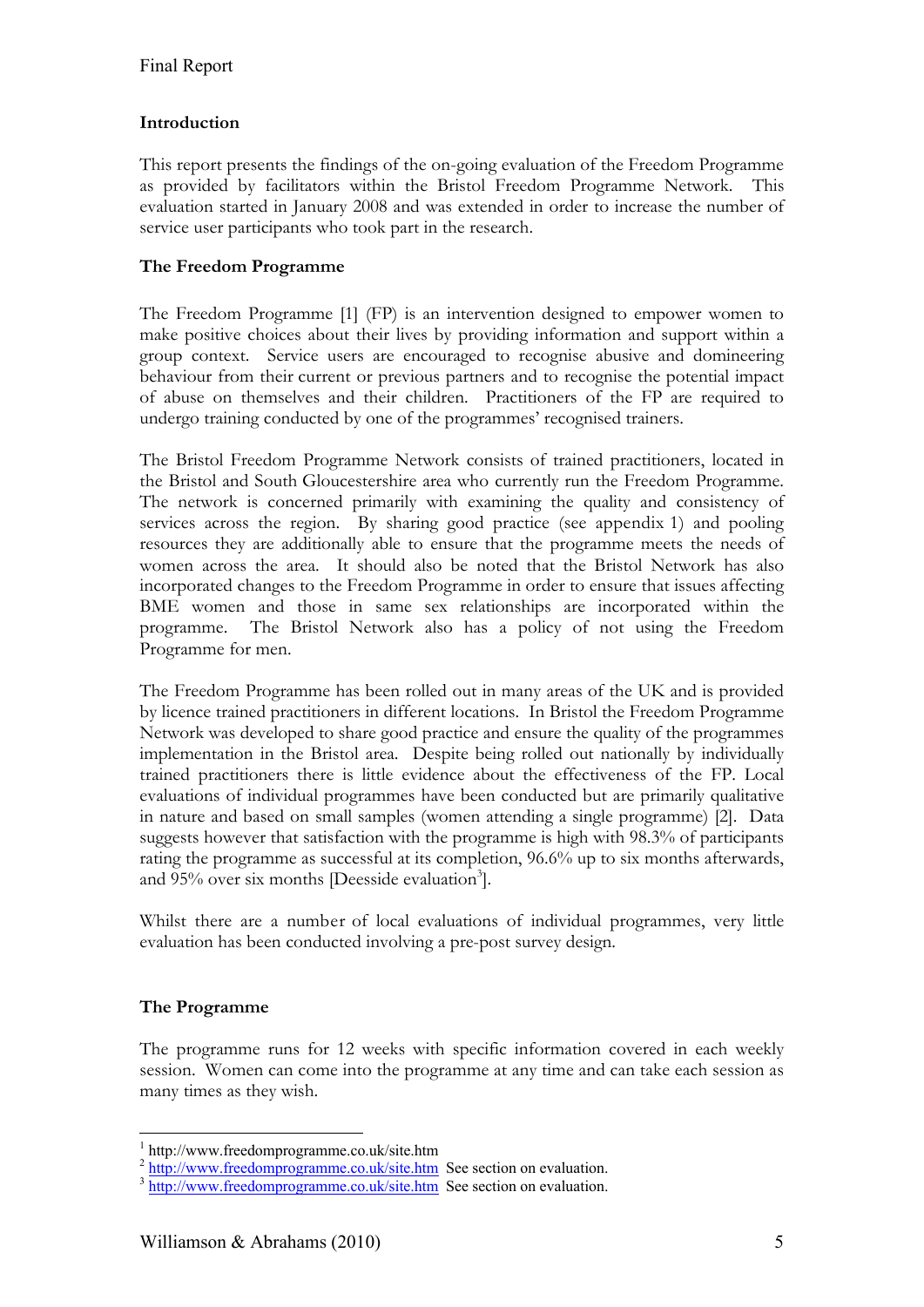These sessions include focusing on: the dominator; the bully; the bad father; the effects on children (part 1); the headworker; the jailer; the sexual controller; the effects on children (part 2); the king of the castle; the persuader; the liar; and the warning signs. Each of these sessions focuses on the different ways in which control and abuse can be manifest in the behaviour of the perpetrator. The final session is designed to help women identify potential warning signs, particularly in the development of future relationships.

# **Evaluation**

The evaluation involved collecting quantitative data from service users who volunteered to take part in the research. The research was granted research ethics approval from the School for Policy Studies Research Ethics Committee. Service users were asked to complete an initial survey and then were contacted by the research team at a later date to complete either a post survey (if they had completed the course) or an exit survey (if they dropped out) . The data was entered into a statistical package for the social sciences (SPSS) database and analysed using that software.

During the pilot stage of this research project, advice was taken from a range of practitioners about the types of questions to be included in the survey. This included contact with the designer of the freedom programme, Pat Craven. She specifically raised the issue of whether there was an impact from attending the programme on the number of children on the child protection register. As such, a question was included to address this concern. Similarly, other questions were included within the survey to reflect the needs of the local freedom programme network and facilitators.

# **Recruitment**

Service users were recruited to the research through individual programme facilitators. This was discussed with facilitators early within the research process. Information packs containing the participant information sheets, consent forms, and the survey, including stamped addressed envelopes, were distributed to all practitioners who are part of the Bristol Network. These practitioners were asked to actively disseminate the information to service users between March 2008 and September 2009. Practitioners were sent regular reminders that the research was still on-going and additional packs when requested. Due to a low initial response rate, the original timeframe for the research was extended (to September 2009) in order to give facilitators more time to disseminate the materials to potential participants.

# **Service Users**

A total of 31 service users agreed to take part in the study and returned questionnaires. Four of these questionnaires were not complete which means that information was only analysed for the 27 respondents who completed the initial survey. It should also be noted that not all respondents answered all questions and as such the actual number of responses is given rather than percentages due to the small sample included.

# **Demographic factors**

Demographic questions were asked to ascertain the general profile of the freedom programme population. The following is a breakdown of those findings.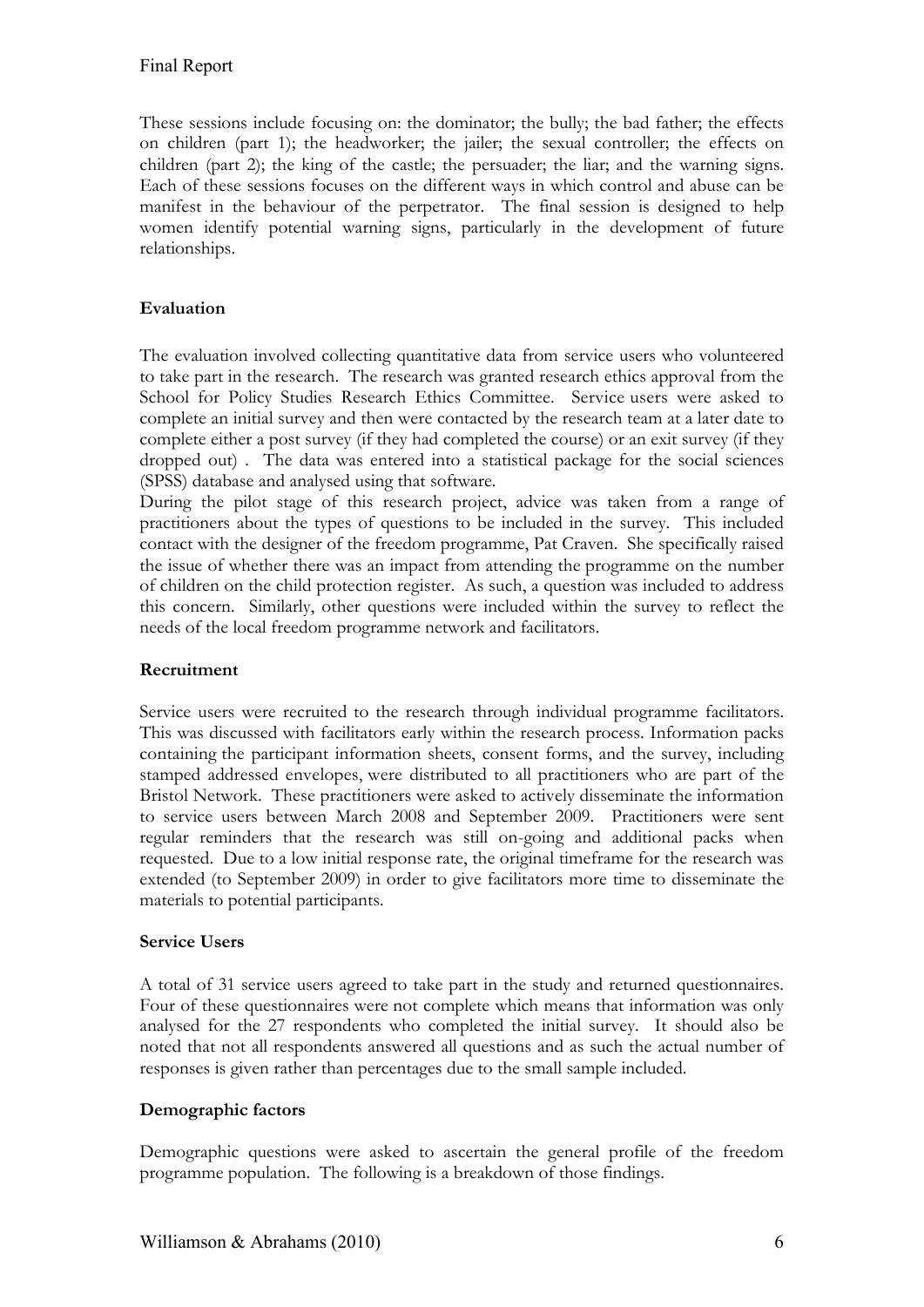|       |           |                | Valid   |
|-------|-----------|----------------|---------|
|       |           | Frequency      | Percent |
| Valid | $20 - 24$ | 2              | 7.4     |
|       | 25-29     | 4              | 14.8    |
|       | $30 - 34$ | 6              | 22.2    |
|       | 35-39     | 3              | 11.1    |
|       | $40 - 44$ | 3              | 11.1    |
|       | 45-49     | 3              | 11.1    |
|       | $50 - 54$ | 4              | 14.8    |
|       | 55-59     | $\overline{2}$ | 7.4     |
|       | Total     | 27             | 100.0   |

# **Table 1: Age**

As table 1 illustrates there was a wide distribution of age across those who agreed to take part in the survey.

In relation to ethnicity, 24 respondents stated that they were white, 1 mixed race, and 1 Asian/Asian British. Seven respondents identified as Christian, and 1 as Sikh. The disproportionate number of white respondents may be reflective of the sites within which recruitment for the study was high.

Twenty-two respondents identified as heterosexual, 3 stated explicitly that they did not want to answer that question and the remaining did not answer this question.

Eight respondents identified that they had a disability and 7 of those eight that the disability was not visible. This raises some questions about the need to ascertain from participants whether they have an invisible disability which may impact on their attendance and engagement with the programme. This may include a sensory impairment, learning disabilities, as well as mental health concerns such as depression and anxiety.

#### **Table 2: Combined household income**

|       |               | Frequency | Valid Percent |
|-------|---------------|-----------|---------------|
| Valid | >10,000       | 17        | 70.8          |
|       | 11,000-20,000 | 3         | 12.5          |
|       | 21,000-30,000 | 2         | 8.3           |
|       | 31,000-40,000 |           | 4.2           |
|       | >60,000       |           | 4.2           |
|       | Total         | 24        | 100.0         |

The majority (70%) of participants have a combined household income of less than  $f10,000$  suggesting that poverty and low income might be a factor in determining those women who engage with the freedom programme. This may also highlight an area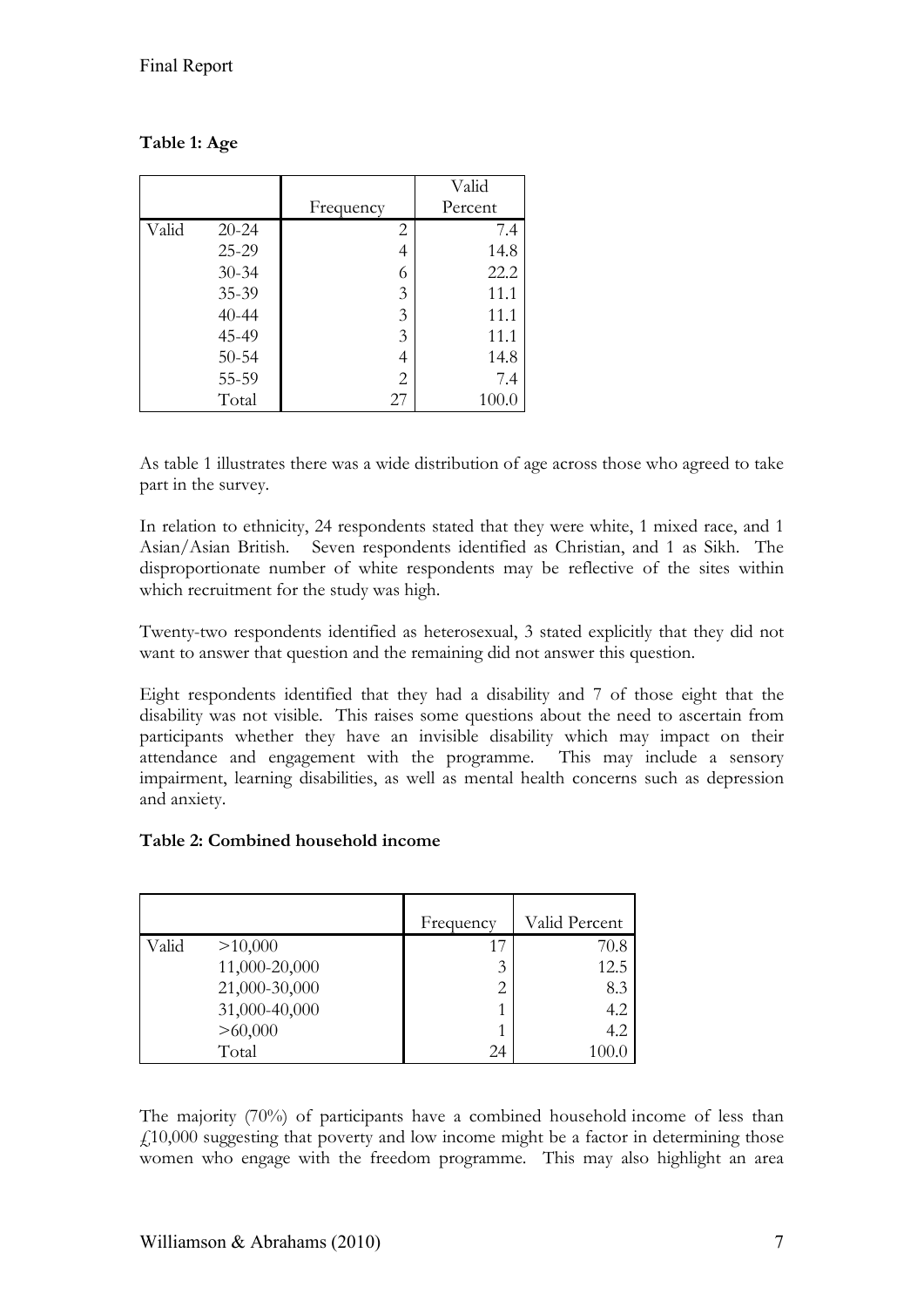where the objectives of the course could be targeted to take account of the impact of low income on the choices of those who take the freedom programme.

### **Table 3: Accommodation**

|       |                               | Frequency | Valid Percent |
|-------|-------------------------------|-----------|---------------|
| Valid | Private-owned                 | 8         | 29.6          |
|       | Private rented                | 4         | 14.8          |
|       | Council Housing/Housing Assoc | 12        | 44.4          |
|       | Parents                       |           | 3.7           |
|       | Other                         |           | 7.4           |
|       | Total                         |           |               |

The impact of low income is also evident by the relatively high number of respondents who live in council or housing association accommodation.

### **Table 4: Education - Highest Qualification**

|       |                                          | Frequency | Valid Percent |
|-------|------------------------------------------|-----------|---------------|
| Valid | Standard Grade/GCSE                      | 8         | 32.0          |
|       | Higher/A level/ CSYS                     |           | 4.0           |
|       | SVQ/NVQ                                  | 5         | 20.0          |
|       | Degree                                   | 3         | 12.0          |
|       | Postgraduate Degree                      |           | 4.0           |
|       | Professional/Vocational<br>Qualification | 4         | 16.0          |
|       | Other                                    | 3         | 12.0          |
|       | Total                                    | 25        | 100.0         |

There was a range of educational achievement across the group to GCSE and vocational qualification standard. Three respondents had completed an undergraduate degree, 1 a postgraduate degree, and 1 person A-levels.

# **Table 5: Employment**

|       |                      | Frequency | Valid Percent |
|-------|----------------------|-----------|---------------|
| Valid | Paid full-time work  |           | 20.0          |
|       | Paid part-time work  | 3         | 12.0          |
|       | Voluntary work       |           | 4.0           |
|       | At college           | 2         | 8.0           |
|       | Full-time homeworker | 5         | 20.0          |
|       | Other                |           | 36.0          |
|       | Total                | 25        | 100.0         |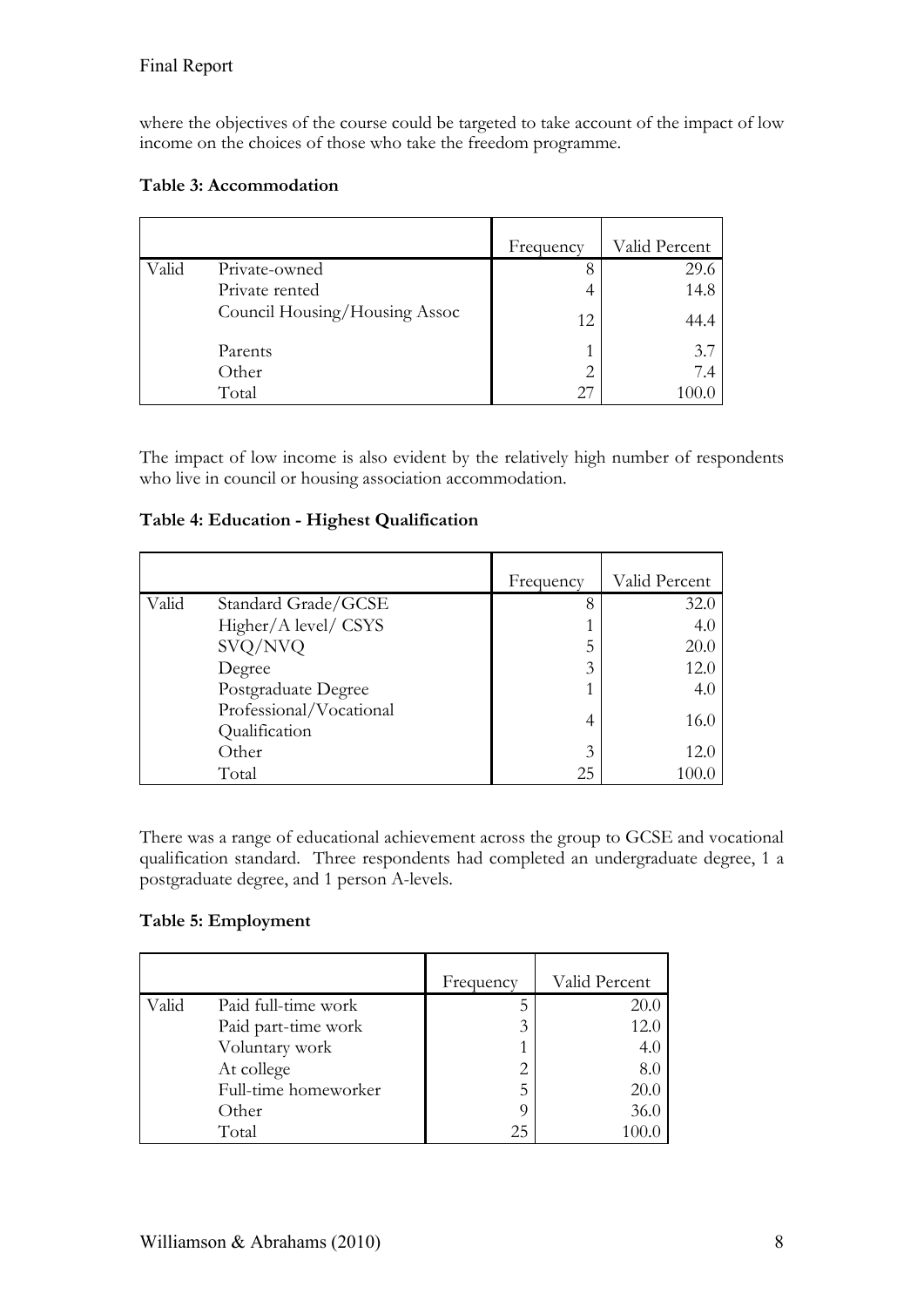As table 5 illustrates, 5 women were in full-time work and a further 3 in part-time employment. There were a large number of responses to this question that the women did 'other', this primarily related to those women who were unemployed or self defined as 'unable to work'.

|       |       | Frequenc | Valid   |
|-------|-------|----------|---------|
|       |       |          | Percent |
| Valid |       | 6        | 28.6    |
|       |       | 3        | 14.3    |
|       | 2     | 4        | 19.0    |
|       | 3     | 4        | 19.0    |
|       |       | 3        | 14.3    |
|       | 5     |          | 4.8     |
|       | Total | 21       | 100.0   |

### **Table 6: Times moved house in last 5 years**

Finally, we asked respondents how many times in the last 5 years they had moved house. As table 6 illustrates over half of the respondents had moved house more than twice in that time period. This suggests that for many women on the programme their living arrangements are not particularly stable.

#### **Knowledge and experience of the freedom programme**

The following section deals with how the respondents came to be on the freedom programme and their relationship experiences.



# **Figure 1: How respondents had heard about the freedom programme**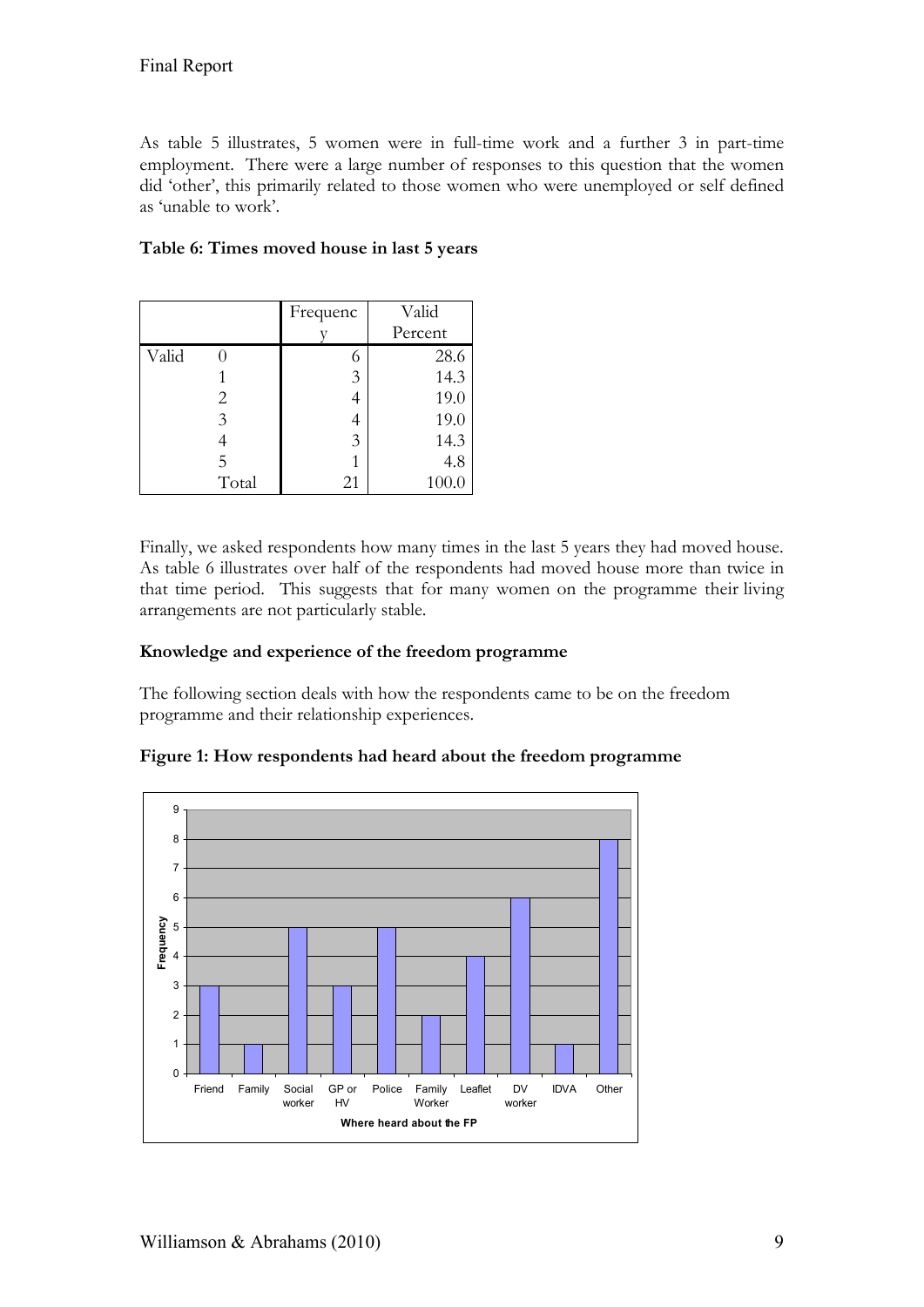As figure 1 shows, more women had heard about the programme from a domestic violence worker (predominately Next Link in Bristol), followed closely by the police or a social worker. Other ways in which women had heard of the programme included: school counsellor, Single Parent Action Network (SPAN), and the internet.

In relation to the particular programme that respondents were accessing, the majority were attending Central Bristol (12) with 1 from Hartcliffe/Knowle, 2 from Lockleaze, 2 from Lawrence Weston; and 5 attending other programmes.



**Figure 2: Graph to show length of attendance on the programme**

**Figure 3: Graph to show number of sessions attended**



As figures 2 and 3 above illustrate, not all of the respondents completed the survey at the start of their engagement with the freedom programme. Some had attended a few sessions, over differing periods of time, and 5 respondents had attended 10 or more sessions before completing the survey. This raises some methodological issues but also reflects the rolling nature of the programme.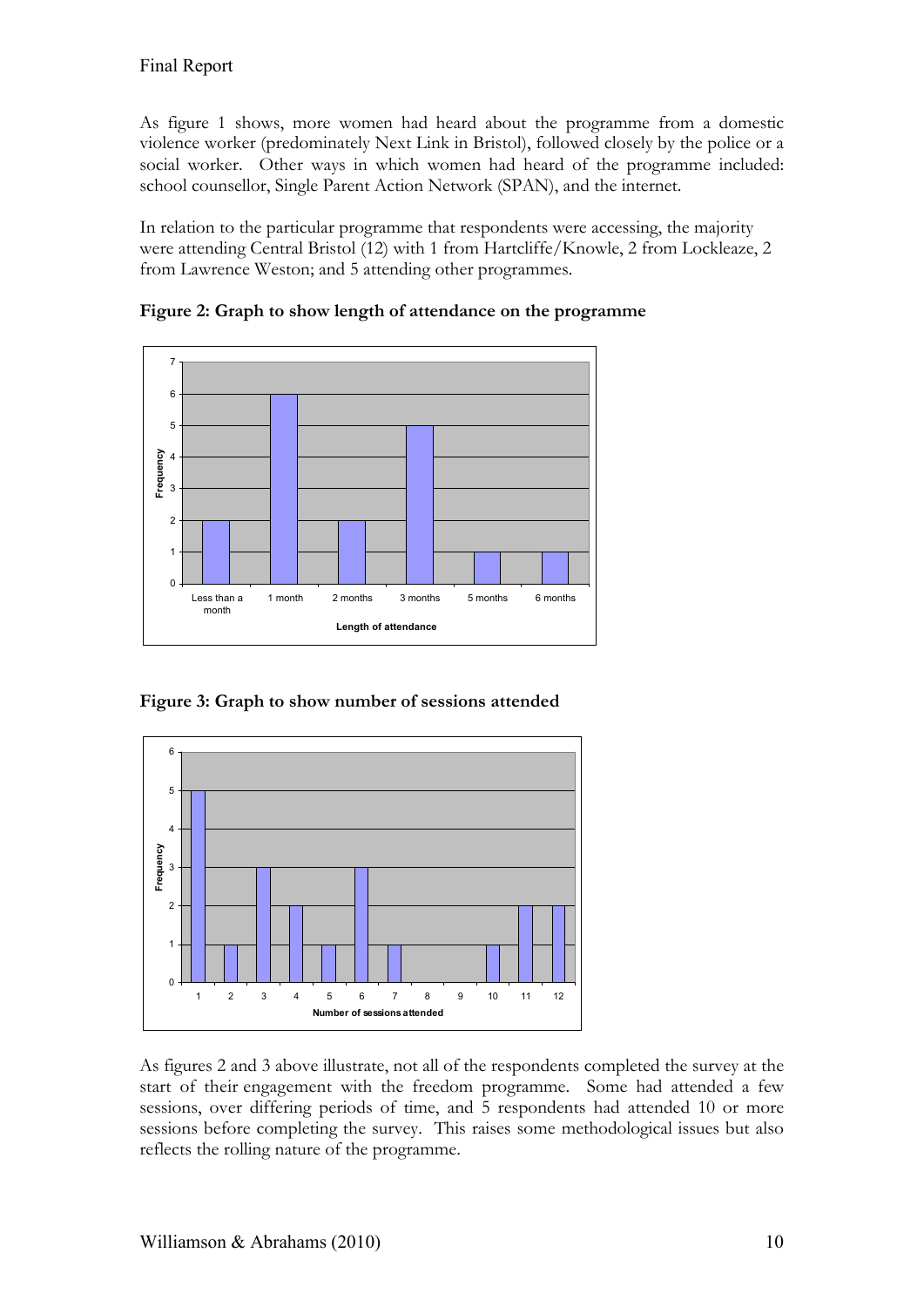When asked about what was the most important thing that women wanted from the freedom programme, the majority (16) stated that they wanted more confidence; 3 wanted to leave their partners; 1 wanted a better relationship with their children, and 7 said that they wanted to be stronger in future relationships. This is an interesting finding, particularly given that the majority of the women claimed that their confidence and self esteem at the outset was low (see next section). This also raises questions about how women negotiate relationships more generally, whether those relationships are defined as abusive or not.

#### **State of Well-Being**

The survey asked a set of questions asking respondents to rank from 1 (= low) to 5 (= high) on how they felt. The types of feelings that were included were intended to correspond with the types of issues dealt with on the freedom programme and on knowledge from previous research about how those who experience domestic violence might feel. It should be noted that the responses outlined in table 7 below relate to how the participants felt before they had fully engaged with the freedom programme.

| Type of      | 1   | 2              | 3              | 4 | 5        |
|--------------|-----|----------------|----------------|---|----------|
| wellbeing    | Low |                |                |   | High     |
| Confidence   | 11  | 5              | 6              |   | 3        |
| Self-esteem  | 11  | 11             | 2              |   |          |
| Anxiety      | 6   | 2              | 3              | 6 | 8        |
| Stress       | 4   |                | 6              | 6 | $\Omega$ |
| Happiness    | 7   | $\overline{Q}$ | 7              | 3 | $\Omega$ |
| Contentment  | 6   | 12             | $\overline{4}$ | 2 | $\Omega$ |
| Loved        | 10  | 5              | 7              | 3 |          |
| Respected    | 11  | 9              | 5              |   | $\Omega$ |
| Safe         | 6   | 6              | 4              | 5 | 6        |
| Angry        | 8   | 2              | 8              | 3 | 5        |
| Good Mother  | 2   | 4              | 4              | 4 |          |
| Good Partner | 6   | 4              | 5              | 2 | 4        |

#### **Table 7: Types of well-being pre-survey**

Table 7 shows the ranking scores given by respondents to a range of feelings at the presurvey point. Not surprisingly the women report low confidence, self-esteem, contentment, and report feeling a lack of respect and feeling unloved. There is a much wider response of feelings in relation to whether the women feel safe, anxious, or angry. The women were more likely to rank high in relation to whether they felt like a good mother compared to whether they felt like a good partner.

In terms of identifying any problems with the programme a small number (n=3) stated that they were sometimes overwhelmed by the information.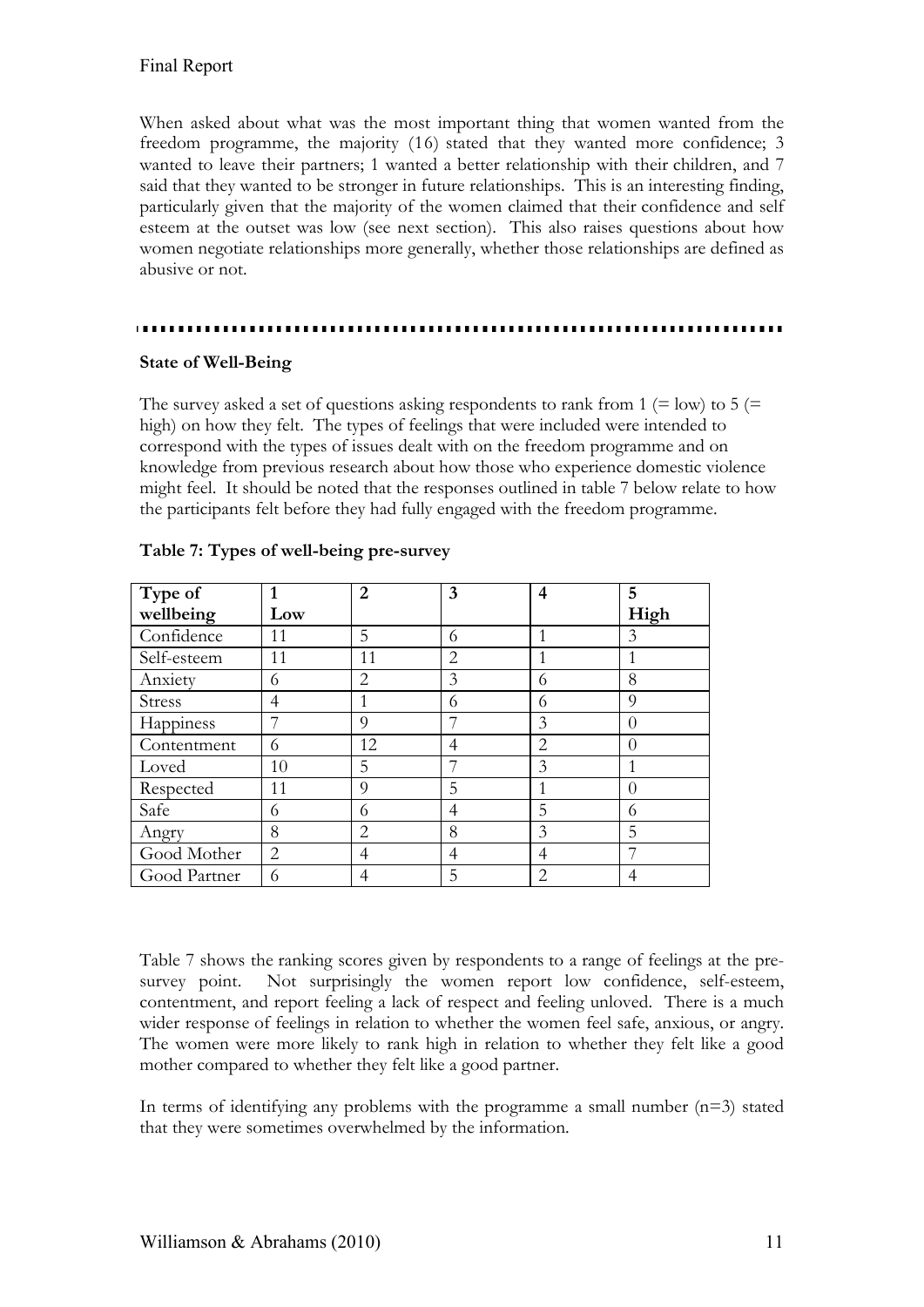Respondents were also asked whether they were currently being provided with other services from the organisation providing the freedom programme. Four (4) were receiving 1-1 counselling, 4 made use of the crèche facilities, 2 were receiving on-going training and support, 2 legal advice, 1 health visiting, 7 safety information, 1 housing advice, 3 support visits (outreach), 1 benefits advice. This finding recognises the wider role which freedom programme facilitators are asked by clients to fulfil with regards to signposting and wider advocacy. This raises additional issues about the training and local service knowledge of facilitators.

Only two of the respondents stated that they had contact with the local MARAC (Multi-Agency Risk Assessment Committee) and three had contact with the child protection register.

# **Current relationships**

Seven women stated that they were currently in a relationship, 20 stated that they were not. Some of the women who were not currently in a relationship did respond to some of the questions in this section. This may be due to the way the survey was designed, or because answering the questions triggered memories of their most recent partner. It may also be because their relationships had just ended.

The survey asked about current, and then separately previous, partners. Of those in a current relationship 5 were married and 2 co-habiting. Three women in a relationship stated that they and their partner had children together. The length of the relationship ranged from 0-3 months (n=2); 13-24 months (n=1); 2-5 years (n= 5); 11-20 years (n=1); more than 20 years (n=1).

Eleven women stated that their current partner ever got angry or aggressive with them, and seven that they got angry with their partners. Twelve women said they had been frightened of their partner, with 2 stating that their partner had been frightened of them.

|                                       | Usually you    | Both equally   | Usually partner |
|---------------------------------------|----------------|----------------|-----------------|
| Where to live                         | 4              | 4              | 6               |
| How to decorate your house            | 6              | 1              |                 |
| What food you buy/eat/cook            | 8              | $\overline{2}$ | 4               |
| How to divide up the household        | 6              | $\overline{2}$ | 5               |
| jobs                                  |                |                |                 |
| How to spend time with friends        | 3              | 3              | 6               |
| together                              |                |                |                 |
| How to spend time with friends        | 5              | 3              | 5               |
| separately                            |                |                |                 |
| When you see your family              | 6              | 2              | 5               |
| When you see your partner's family    | 3              | 2              | 6               |
| How to spend your leisure time        | $\overline{3}$ | 5              | 6               |
| Moving jobs/doing<br>further          | $\overline{4}$ | 3              | 5               |
| education/training                    |                |                |                 |
| What to watch<br>the<br><sub>on</sub> | 3              | 5              | 6               |
| tv/cinema/dvd                         |                |                |                 |

|  | Table 8: Decision making in current relationship |  |
|--|--------------------------------------------------|--|
|  |                                                  |  |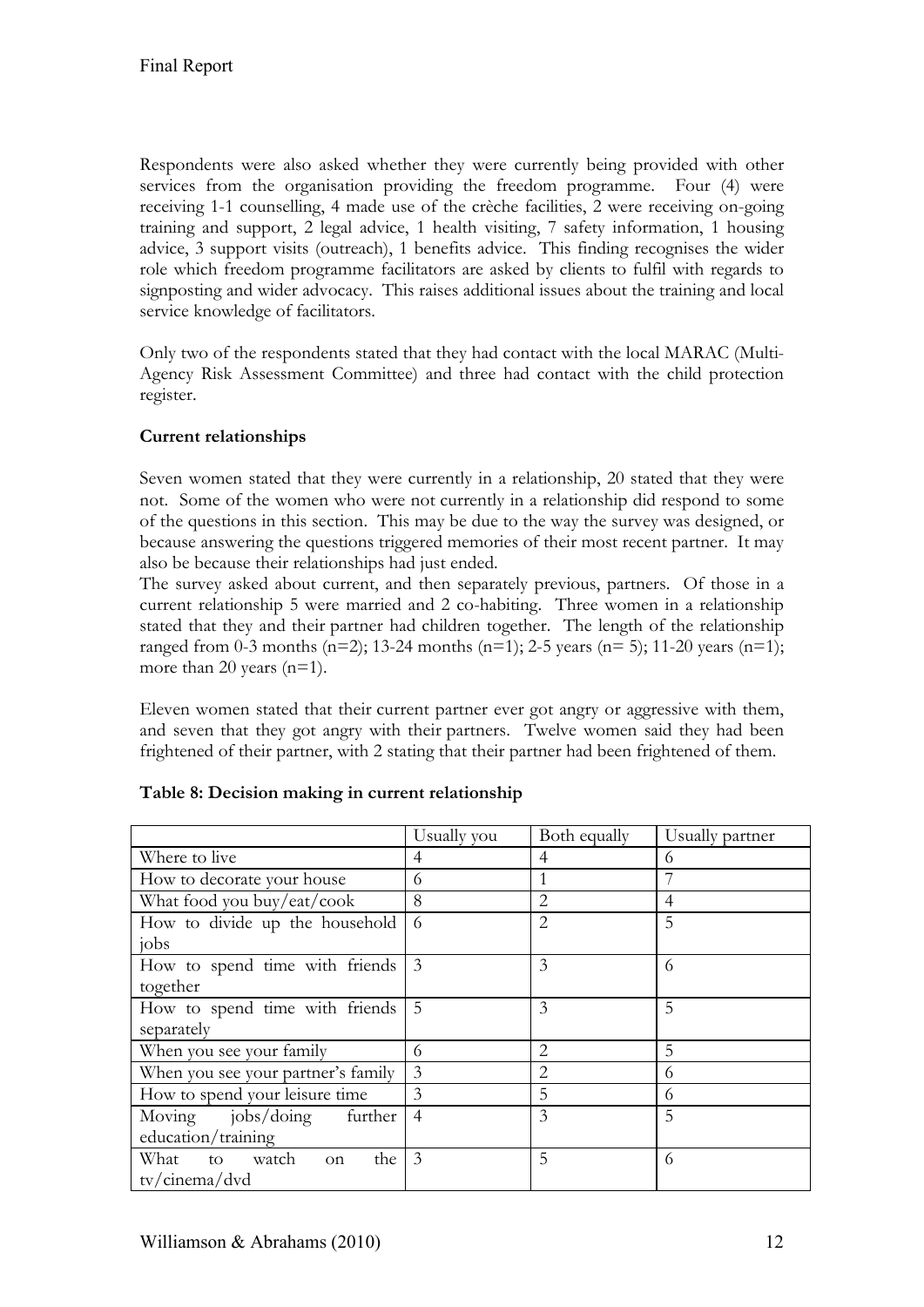| What pets you have               |  |    |
|----------------------------------|--|----|
| What clothes/hair style you wear |  |    |
| What clothes/hair style your     |  |    |
| partner wears                    |  |    |
| How to spend your joint money    |  |    |
| How to spend your own money      |  |    |
| When you have sex                |  |    |
| When you get a lie-in            |  |    |
| When your partner gets a lie-in  |  | 10 |

The responses to this questions reflect previous research which has found that in potentially abusive relationships women may have less control over decision making. Men appear to have more control over decisions which mainly affect them, a situation not replicated when addressing decisions which might only affect the female respondent. In terms of potential for disagreement, 6 respondents said that these types of decision making caused resentment or disagreements compared to 2 who said it did not.

**Table 9: Table to show the frequency by which couples disagreed, openly or secretly, over a range of issues.**

|                                         | <b>Never</b>   | Rarely         |                  | Often          |
|-----------------------------------------|----------------|----------------|------------------|----------------|
|                                         |                |                | <b>Sometimes</b> |                |
| Partner's job / unemployment            | 6              | $\mathbf{1}$   | 3                | $\mathbf{1}$   |
| Your job / unemployment                 | 5              | $\overline{2}$ | 1                | $\overline{4}$ |
| Partner's neediness                     | 3              | $\theta$       | 5                | $\overline{4}$ |
| Your neediness                          | $\overline{4}$ | $\overline{2}$ | $\overline{2}$   | $\overline{4}$ |
| Partner's jealousy                      | 3              | 3              | $\overline{3}$   | $\overline{3}$ |
| Your jealousy                           | 7              | $\overline{2}$ | 3                | $\mathbf{1}$   |
| Your children                           | 2              | $\mathbf{1}$   | 3                | 3              |
| Step-children                           | 3              | $\overline{2}$ | 1                | $\overline{3}$ |
| Sexual activities                       | 3              | 3              | $\overline{2}$   | 6              |
| Partner's friends                       | 6              | $\mathbf{1}$   | 3                | $\overline{2}$ |
| Your friends                            | $\overline{3}$ | 3              | $\overline{2}$   | 5              |
| Partner's relatives                     | $\overline{4}$ | $\overline{4}$ | $\overline{2}$   | $\overline{2}$ |
| Your relatives                          | 3              | $\overline{2}$ | $\overline{4}$   | $\overline{3}$ |
| Partner's alcohol/drug use              | 5              | $\overline{2}$ | $\overline{4}$   | $\overline{2}$ |
| Your alcohol/drug use                   | 7              | 1              | $\Omega$         | $\overline{2}$ |
| Partner going out socially without you  | $\overline{4}$ | $\overline{4}$ | 3                | $\overline{2}$ |
| You going out socially without partner  | $\overline{3}$ | $\overline{2}$ | $\overline{3}$   | 5              |
| Your partner's physical violence to you | 5              | 1              | $\overline{4}$   | 3              |
| Your physical violence to your partner  | 9              | $\overline{0}$ | $\theta$         | $\mathbf{1}$   |
| Your partner's anger to you             | 3              | $\theta$       | $\overline{3}$   | 8              |
| Your anger to your partner              | 6              | 3              | 1                | 1              |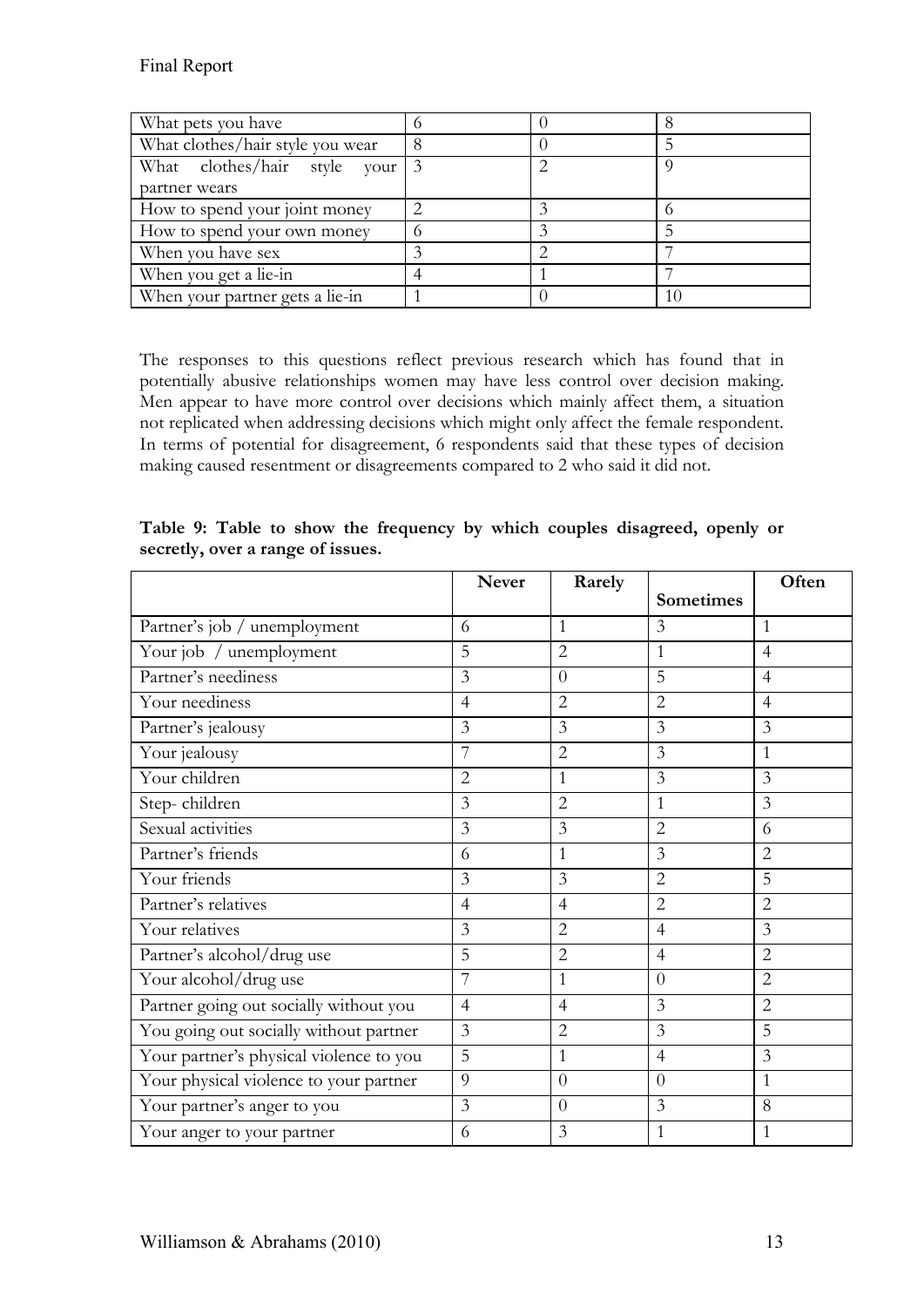As table 9 above illustrates there are some key areas where respondents state that they disagree often. These include: sexual activities; women's friends; women going out with their friends; and partner's anger towards women. As with the data presented in table 8, previously, research<sup>4</sup> suggests that it is within the context of women asserting their independence where issues of control can manifest themselves. All of these key issues relate directly to women having independent social networks and how they subsequently choose to negotiate their sexual relations and their partner's angry responses to them.

Respondents were then asked how these disagreements were usually resolved. Five respondents said that they would avoid the topic or change the subject, 2 stated that they would talk it through together, 3 said they would reach a compromise, or argue until one partner wins the disagreement. Six respondent said they would end up agreeing with their partner and three would seek support from family/friends. The largest number  $(n=10)$  said they would give in to keep the peace.

# **Previous relationships**

As can be seen in the previous section, many women who take the freedom programme course do so after they have finished a relationship. As such, we specifically asked about previous relationships. We were particularly interested in how the women viewed the impact of such relationships on them as individuals. Twenty-two out of the 31 respondents said that they did now think they had been in a previous relationship which had not been good for them.

Twenty respondents said that their partner had been aggressive towards them and 7 that they had behaved in an angry or aggressive way towards their partner. Twenty respondents said they had been frightened of their ex-partner but only two stated that they thought their partner was sometimes frightened of them.

|                                            | Usually you    | Both equally   | Usually partner |
|--------------------------------------------|----------------|----------------|-----------------|
| Where to live                              | 10             | $\overline{2}$ | 10              |
| How to decorate your house                 | 7              | 6              | $\Omega$        |
| What food you buy/eat/cook                 | $\Omega$       | $\overline{2}$ | 11              |
| How to divide up the household             | 8              |                | 13              |
| jobs                                       |                |                |                 |
| How to spend time with friends             | $\overline{2}$ | $\mathbf{1}$   | 19              |
| together                                   |                |                |                 |
| How to spend time with friends             | $\overline{4}$ | $\overline{2}$ | 16              |
| separately                                 |                |                |                 |
| When you see your family                   |                |                | 15              |
| When you see your partner's family         | $\mathbf{1}$   |                | 20              |
| How to spend your leisure time             | $\overline{4}$ | 3              | 15              |
| Moving $i_{\rm obs}/\rm{doing}$<br>further | 7              | $\mathbf{1}$   | 12              |
| education/training                         |                |                |                 |
| What to watch<br>the<br><sub>on</sub>      | $\overline{3}$ | 3              | 16              |
| tv/cinema/dvd                              |                |                |                 |
| What pets you have                         | $\overline{4}$ | 3              | 13              |

# **Table 10: Decision making in previous relationship.**

<sup>&</sup>lt;u>.</u> <sup>4</sup> Stark, E. (2007) Coercive Control, Oxford University Press; Oxford.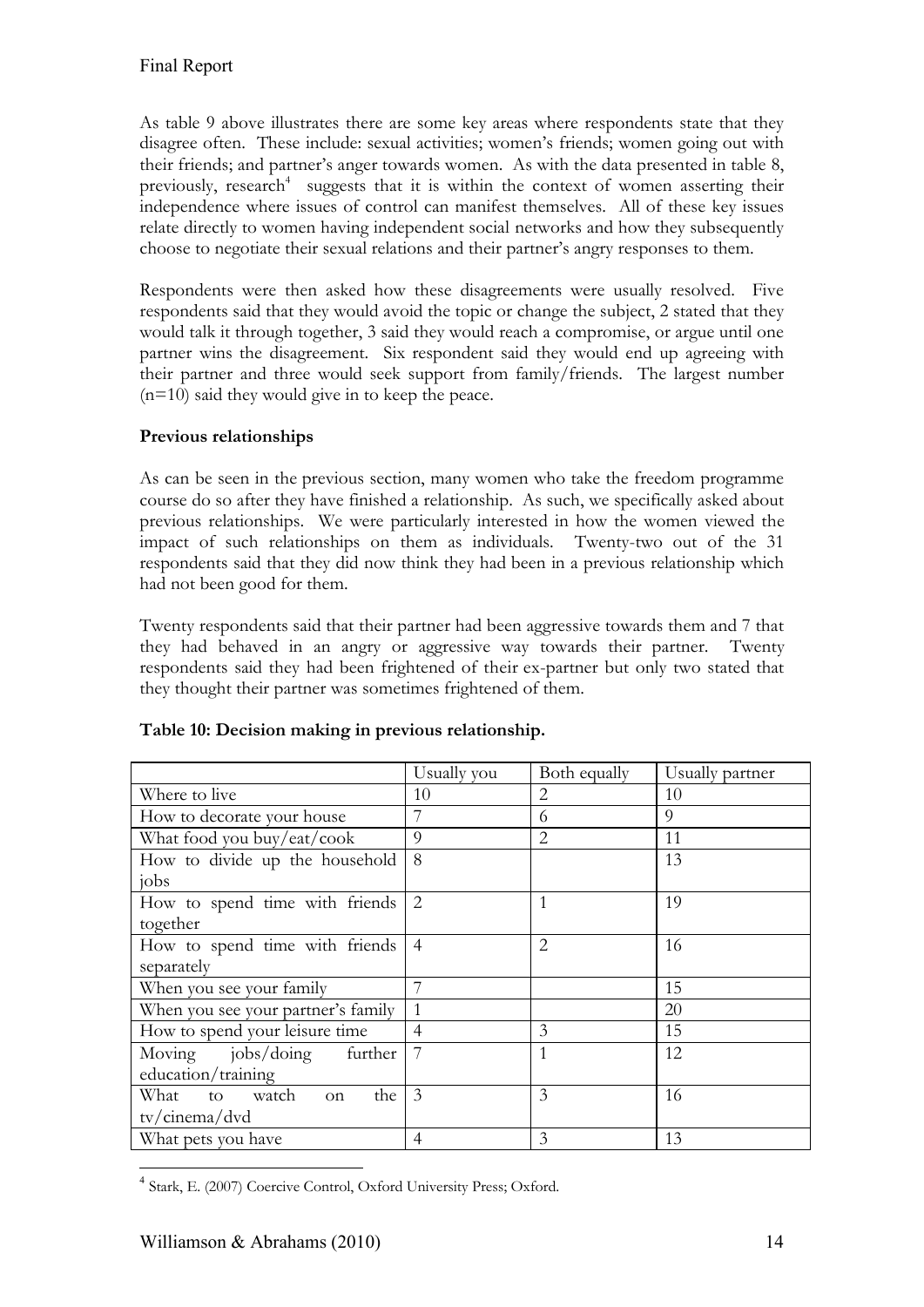| What clothes/hair style you wear |    | 12 |
|----------------------------------|----|----|
| What clothes/hair style your     |    | 18 |
| partner wears                    |    |    |
| How to spend your joint money    |    | 16 |
| How to spend your own money      |    | 14 |
| When you have sex                |    | 20 |
| When you get a lie-in            |    | 19 |
| When your partner gets a lie-in  |    | 18 |
| Rules for the children           | 8  | 3  |
| Discipline of children           | Q  |    |
| How to spend time with children  | 10 |    |

The responses above, albeit answered retrospectively, show a picture in which male partners are making the majority of the decisions within relationships. It is only in relation to where they live (equally balanced), and issues relating to the children where this is not the case. Unsurprisingly therefore, 18 respondents stated that making the above decisions caused resentment and disagreements.

|  |  | Table 11: Frequency of disagreements in previous relationships. |
|--|--|-----------------------------------------------------------------|
|  |  |                                                                 |

|                                         | <b>Never</b>   | Rarely         | <b>Sometimes</b> | Often          |
|-----------------------------------------|----------------|----------------|------------------|----------------|
|                                         |                |                |                  |                |
| Partner's job / unemployment            | 7              | $\overline{2}$ | 5                | 8              |
| Your job / unemployment                 | 8              | 3              | $\overline{2}$   | 9              |
| Partner's neediness                     | $\overline{2}$ | $\overline{2}$ | 5                | 11             |
| Your neediness                          | 9              | $\overline{2}$ | 8                | $\overline{2}$ |
| Partner's jealousy                      | 6              | $\mathbf{1}$   | $\overline{2}$   | 11             |
| Your jealousy                           | 9              | 6              | $\overline{3}$   |                |
| Your children                           | $\overline{4}$ | $\overline{2}$ | 5                | $\overline{7}$ |
| Step-children                           | $\overline{2}$ | $\mathbf{1}$   | 3                | $\overline{2}$ |
| Sexual activities                       | $\overline{4}$ |                | 8                | 10             |
| Partner's friends                       | $\overline{Q}$ | $\overline{2}$ | $\overline{2}$   | 5              |
| Your friends                            | 5              | $\overline{2}$ | 1                | 11             |
| Partner's relatives                     | $\overline{4}$ | $\mathbf{1}$   | 8                | 7              |
| Your relatives                          | 5              | $\overline{2}$ | $\overline{2}$   | 12             |
| Partner's alcohol/drug use              | $\overline{4}$ | $\overline{2}$ | $\overline{2}$   | 10             |
| Your alcohol/drug use                   | 9              | $\overline{2}$ | $\overline{2}$   |                |
| Partner going out socially without you  | 10             | $\overline{2}$ | $\overline{4}$   | 2              |
| You going out socially without partner  | 6              | 1              |                  | 10             |
| Your partner's physical violence to you | $\overline{4}$ | $\overline{2}$ | $\overline{3}$   | 11             |
| Your physical violence to your partner  | 8              | 3              |                  |                |
| Your partner's anger to you             | $\overline{2}$ | 1              | 5                | 14             |
| Your anger to your partner              | 7              | 3              | 5                | $\mathbf{1}$   |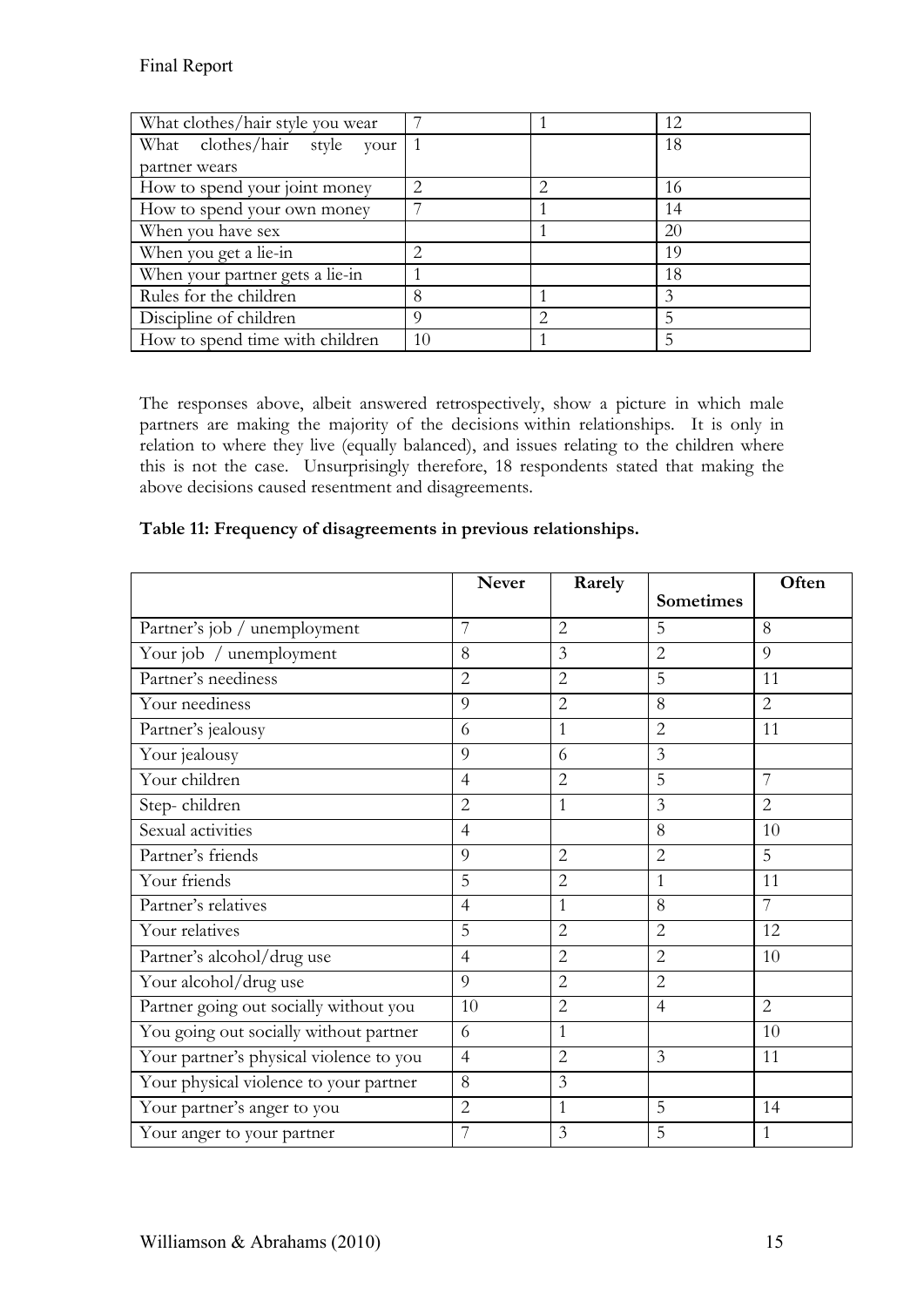As in responses to questions about a current relationship women stated that sexual activities; women's friends; women going out without their partner; and partners' anger towards them were issues which they disagreed about often. In addition, when reflecting back on previous relationships, women identified additional areas where disagreements occurred. These were: women's relatives; partner's neediness; partner's jealousy; partner's alcohol or drug use; and finally, partner's physical violence towards them. This may reflect the fact that once away from a controlling relationship women are able to be more reflective about that relationship. While they are in the relationship, informing women about the dynamics of controlling behaviour can result in them feeling the need to defend an abusive partner which can then isolate them from seeking help. Balancing these two aspects can be immensely difficult and it is interesting to note the changed view, once the relationship has ended. When asked how these disagreements were usually resolved, 1 respondent said that they would talk things through, 2 that they would reach a compromise or argue until pone of them won, 6 said they would seek support from family or friends, 10 that they would end up agreeing with their ex-partner, 15 would avoid the topic or change the subject and 17 (out of 22 respondents) said that they would normally give in to keep the peace.

### **Seeking help**

Respondents were asked about experiences of abuse and whether they had sought help from a range of different services.



#### **Figure 4: Graph to show help-seeking of respondents**

As figure 4 shows, the most frequently used services are GPs and the police alongside respondents' friends and relatives. It is useful to note that respondents were less likely to seek help from their partners' relatives and none mentioned their partners' friends as a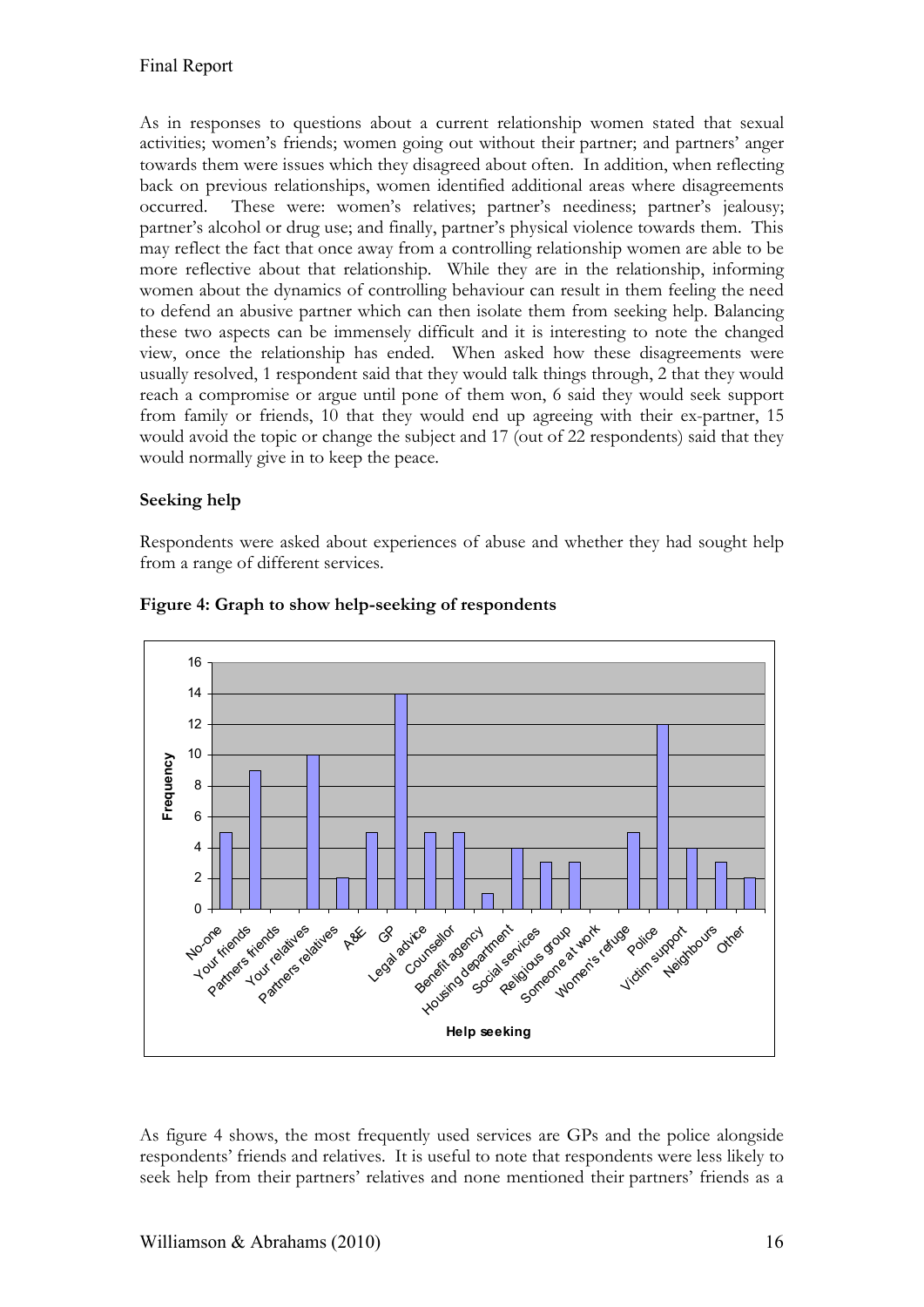source of support. This may be due to potential accusations of jealousy if women seek help from their partners friends.

When asked about why they might not have sought help respondents stated that they had received a previous bad response  $(n=1)$ ; didn't think anyone could help  $(n=2)$ ; didn't think they would be believed  $(n=2)$ ; didn't think they would get a sympathetic response  $(n=1)$ ; feared the situation would get worse  $(n=5)$ ; didn't want anymore humiliation (n=6). Eight respondents stated that at the time they thought it was their own fault, and 6 said that they didn't ask for help because they felt isolated.

# **Partner's help seeking**

Because the number of current partners is so low, this section only includes the responses given in relation to previous partner's help seeking.



**Figure 5: Graph to show the help-seeking of previous partners.**

Apart from GPs (n=3), Counsellors (n=2), someone at work (n=2), and victim support (n=2) most other sources of help were only identified once. The differences between the help accessed by respondents and their partners are very interesting, particularly in relation to the use of friends and relatives as sources of support.

When asked why they thought their partners might not have accessed help, respondents stated that: they thought it was a private matter and nobody else's business  $(n=7)$ ; didn't think anyone could help  $(n=1)$ ; didn't want any more humiliation  $(n=1)$ ; thought it was their own fault (n=3); and finally, the largest response that previous partners didn't think it was a problem  $(n=10)$ . This finding corresponds to a large body of previous research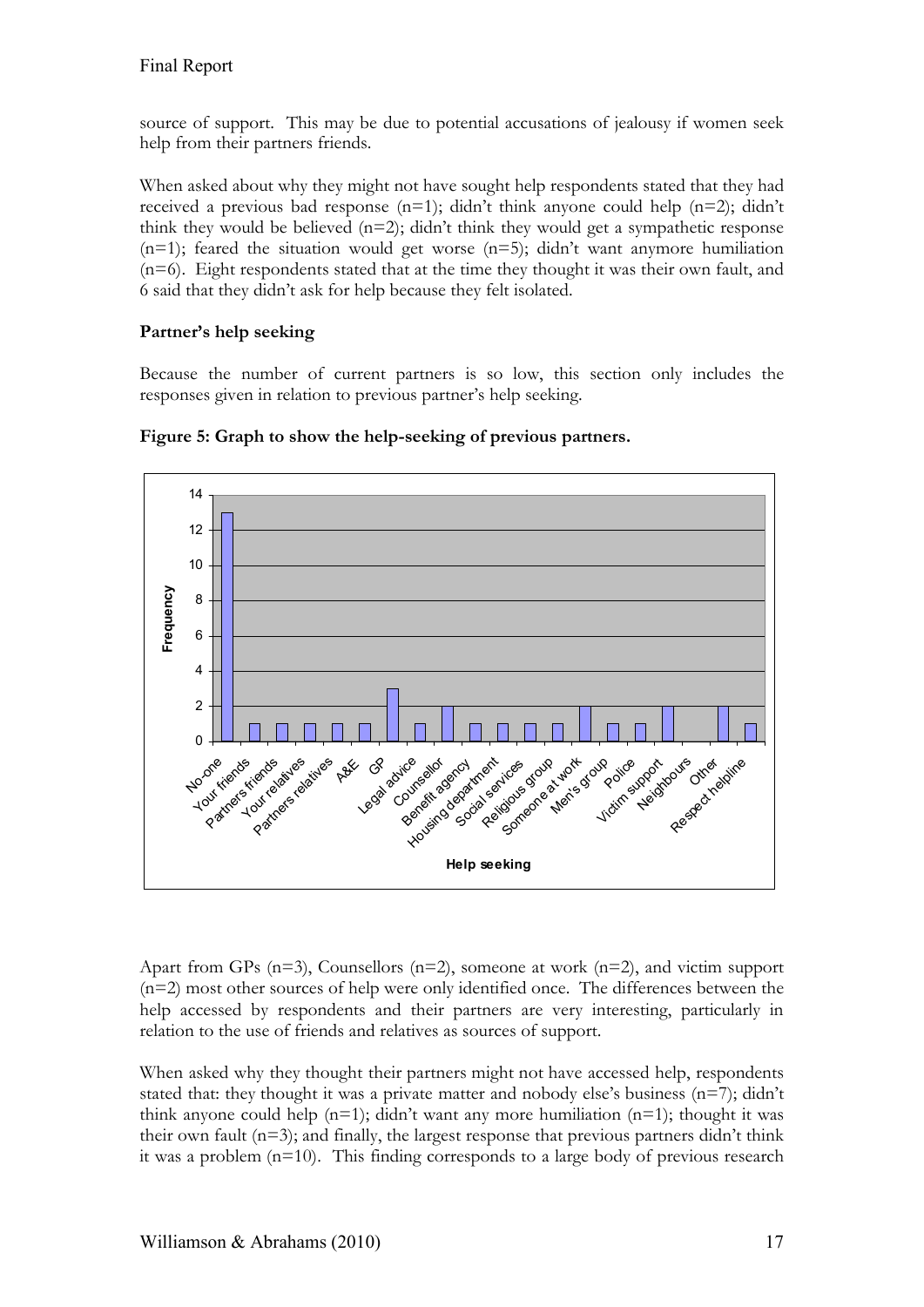which identifies the ways in which abusers deny and/or minimise the violence and abuse they use.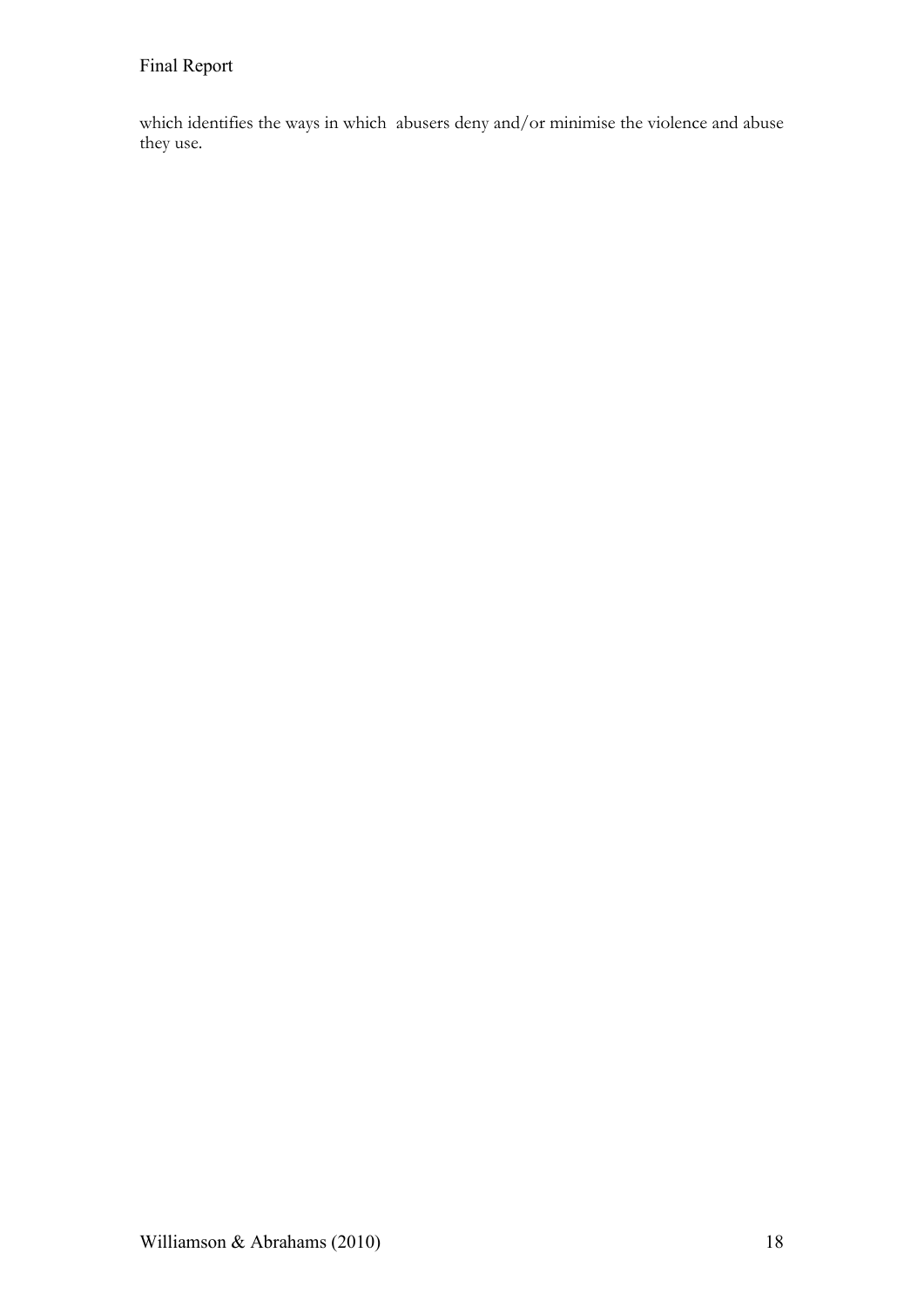### **Post-intervention data**

As outlined within the introduction to this report, the original design of the evaluation included a pre and post intervention questionnaire. In order to monitor the on-going impact of the freedom programme the research team set out procedures to regularly contact participants to check on their progress and to ascertain whether there had been changes to their circumstances since attending the programme. Despite being able to contact 8 women by telephone post freedom programme attendance, we were only able to complete 4 exit or post interviews. This was often due to the development of unforeseen problems, many of which were associated with on-going issues of domestic violence, as well as with the pressures created by generally chaotic lives. It is helpful to note that of the four women we had contact with but who were unable to complete the post survey, all replied positively on their experience of the freedom programme. This included an appreciation of the support they had got from the facilitators, and the knowledge they had gained through the content of the programme. Due to the very small sample of women included in this post data section, very few conclusions can be drawn statistically from changes in circumstances. Nevertheless, the responses have provided considerable qualitative evidence on the value of these courses and their impact.

There was some overlap between those who needed to complete an exit survey and those for whom a full post survey was appropriate. In some cases participants were asked both sets of questions. As such we were able to ascertain that the reasons given for why women may have dropped out of the programme were that they: moved house  $(n=1)$ ; knew someone in the group  $(n=1)$ ; had issues with their children  $(n=2)$ ; and didn't like the people in the group  $(n=1)^5$ .

Of those we interviewed one had only attended the first session in which she had been recruited, the others had attended 6, 8, 12 sessions over 2, 3, and 18 months.

Within the previous sections dealing with the initial survey data it was clear that the women on the programme had initially had a very low sense of their own worth across a range of different areas. The three women who had engaged with the programme for more than one session reported much better ranges in terms of confidence and self esteem (2,3,4). All three women rated their contentment and happiness as either a 3 or  $4^6$ .

#### **Service user's views**

The following are brief pen portraits of those respondents we were able to interview following their intervention with the freedom programme. They outline what the women said about their experience of the programme and how their lives had changed.

**Respondent 1:** The most important benefit was that she thinks she will be stronger in future relationships and more able to spot the warning signs of abusive or controlling behaviour. She also felt that she was able to see how she had previously minimized the abusive behaviour of her partner. Since attending the freedom programme, this respondent has been in contact with the police and the courts in order to move on and away from her previously abusive partner. In this case the freedom programme was part

<sup>&</sup>lt;sup>5</sup>These categories were not exclusive categories which means that women could give more than one answer.

 $6$  The range was 1=low to 5=high.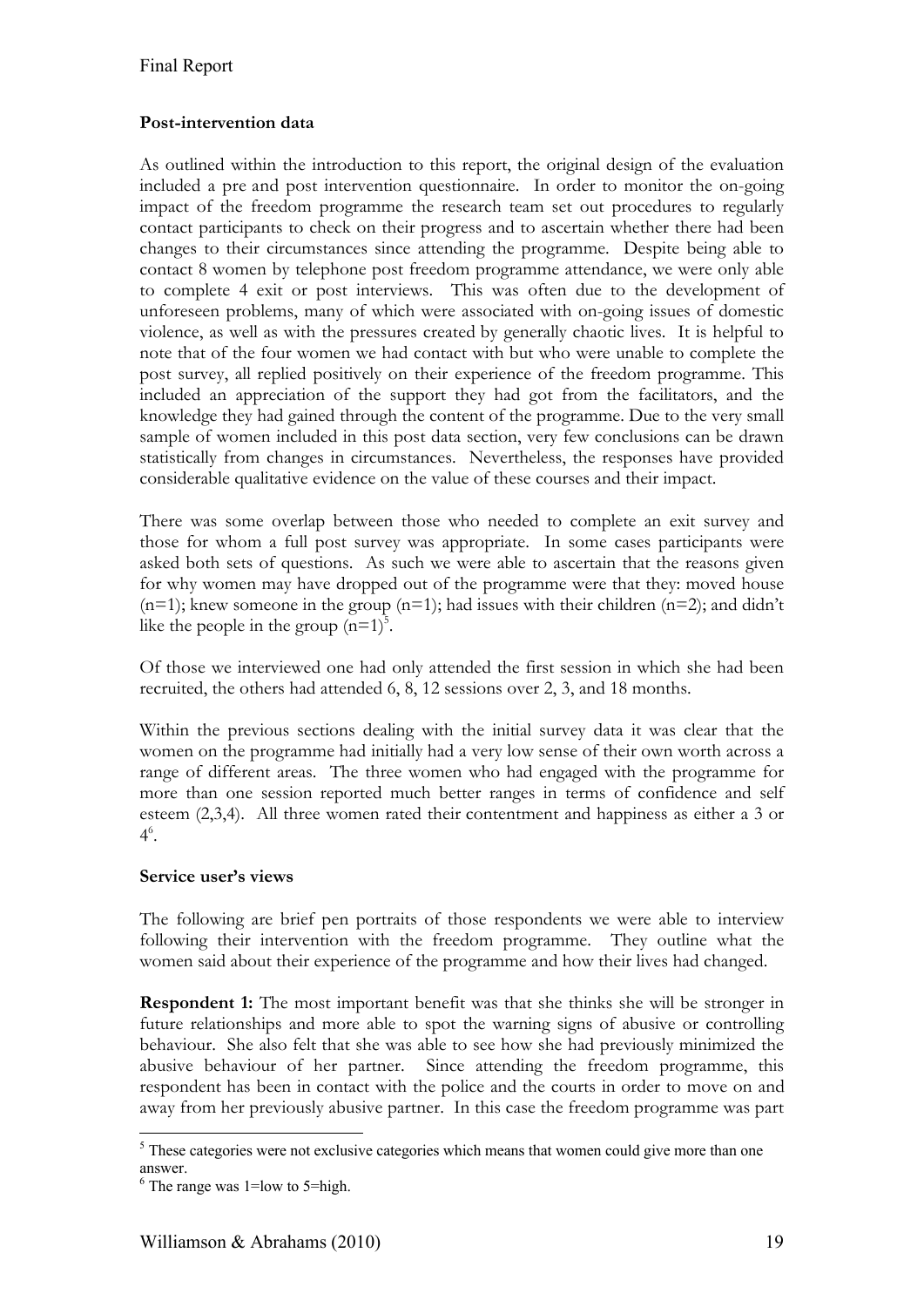of a wider multi-agency response which was described as "brilliant". This respondent keeps the book [used within the freedom programme] by her bed as a reminder.

**Respondent 2:** The most important benefit was that she thinks she will be stronger in future relationships but also that she has a much better relationship with her children. She feels more able overall and less trapped than before she attended the programme. There was some suggestion in the interview that this respondent's new current partner may also be controlling in some aspects of her life but the respondent was able to identify that this was an issue and was working with a specialist domestic violence worker to address this.

**Respondent 3:** The most important benefit was that she feels more confident and has a better relationship with her children. The women's refuge was the most helpful service due to the space it gave her to get away from her abusive partner and support her to pick up the pieces of her life, including her relationship with her children and her ability to parent them.

**Respondent 4:** The most important benefit was that she feels more confident. She had had some on-going support calls and visits from local specialist providers. During the programme she felt that sometimes the issues raised could catch you "off guard" and could be difficult to deal with.

These views identify how the women felt that the most important aspect of the programme was that they felt more confident, felt that they would be in a position to have stronger relationships in the future, and that attendance had strengthen their relationships with their children.

All four women were very positive about their experience of the programme, even where the sessions were described as difficult and with the potential to raise unexpected and disturbing emotional issues.

In complex cases the freedom programme had been experienced as part of a wider multiagency response and was perceived as a positive part of that response.

# **Summary and conclusions**

This report has outlined the findings from the evaluation of the freedom programme in Bristol. A number of key issues and findings emerged which are summarised here.

- 1. 27 women agreed to take part in the study and completed the initial survey.
- 2. The recruitment of participants was not consistent across the Bristol network with a large proportion coming from programmes based in central Bristol.
- 3. The majority (70%) of participants have a combined household income of less than £10,000 suggesting that poverty and low income might be a factor in determining those women who engage with the freedom programme.
- 4. A relatively high number of respondents live in council or housing association accommodation.
- 5. A relatively high number of the women described themselves as unemployed or self defined as 'unable to work'.
- 6. In addition, a relatively high number of women stated that they had a disability which was not visible, this included mental health issues.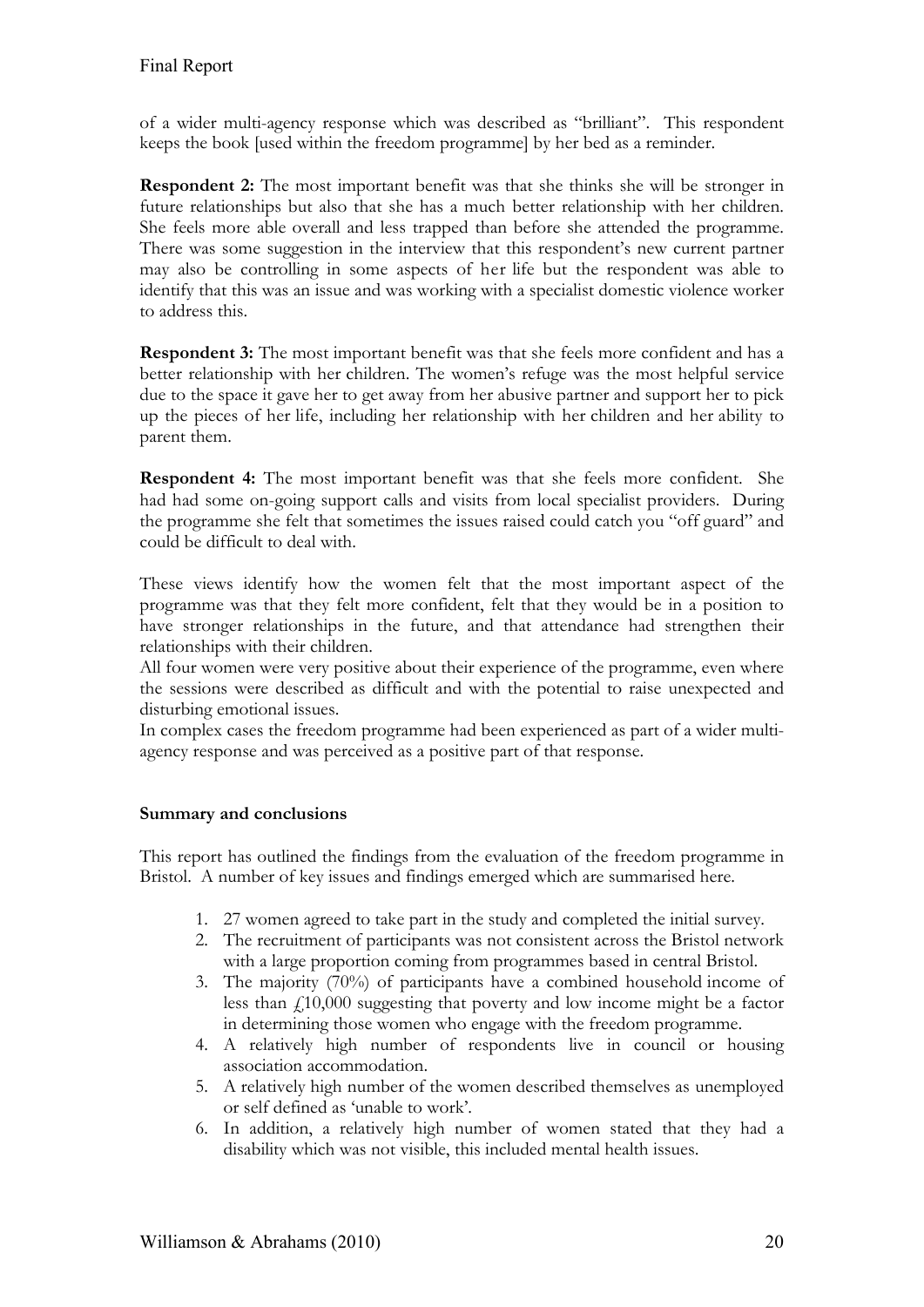- 7. Over half the women had moved house more than twice in the past five years. Unstable living arrangements can have a negative impact on women's ability to develop social networks, access training, education, or employment, and can negatively impact on children.
- 8. The majority of women (16) stated that what they most wanted from the programme was more confidence.
- 9. This was reflected in the fact that at the start of the programme the women reported low confidence, self-esteem, contentment, and reported feeling a lack of respect and feeling unloved.
- 10. The women described how at times they were overwhelmed by the information provided by the programme.
- 11. Only two of the respondents stated that they had contact with the local MARAC and three had had contact with the child protection register.
- 12. Eleven women stated that their current partner ever got angry or aggressive with them and twelve women said they had been frightened of their partner.
- 13. Partners appear to have more control over decisions which mainly affect them, a situation not replicated when addressing decisions which might only affect the female respondent.
- 14. 6 respondents said that decision making caused resentment or disagreements compared to 2 who said it did not.
- 15. Respondents stated that they disagreed often with their current partner in relation to the following issues: sexual activities; women's friends; women going out with their friends; and partner's anger towards women.
- 16. All of these key issues relate directly to women having independent social networks and how they subsequently choose to negotiate their sexual relations and their partner's angry responses to them.
- 17. When dealing with disagreements the largest number  $(n=10)$  said they would give in to keep the peace.
- 18. Twenty respondents said that their previous partner had been aggressive towards them and that they had been frightened of their ex-partner.
- 19. As with the response to questions about current partners, disagreements emerged in relation to the same issues: sexual activities; women's friends; women going out without their partner; and partners' anger towards.
- 20. In addition, when reflecting back on previous relationships, women identified additional areas where disagreements occurred. These were: women's relatives; partner's neediness; partner's jealousy; partner's alcohol or drug use; and finally, partner's physical violence towards them.
- 21. Looking at how women talk about their current and previous relationships is clearly a useful way to engage women without isolating them further. This is an interesting finding as achieving a balance between informing women about the dynamics of controlling behaviour without isolating them further as a result of them feeling the need to defend an abusive partner, can be difficult.
- 22. In relation to dealing with disagreements with previous partners 15 women said they would avoid the topic or change the subject and 17 (out of 22 respondents) said that they would normally give in to keep the peace.
- 23. Women sought help from GPs and the police, alongside respondents' friends and relatives. It is useful to note that respondents were less likely to seek help from their partners' relatives and none mentioned their partners' friends as a source of support. This may be significant when considering the potential impact of social awareness campaigns.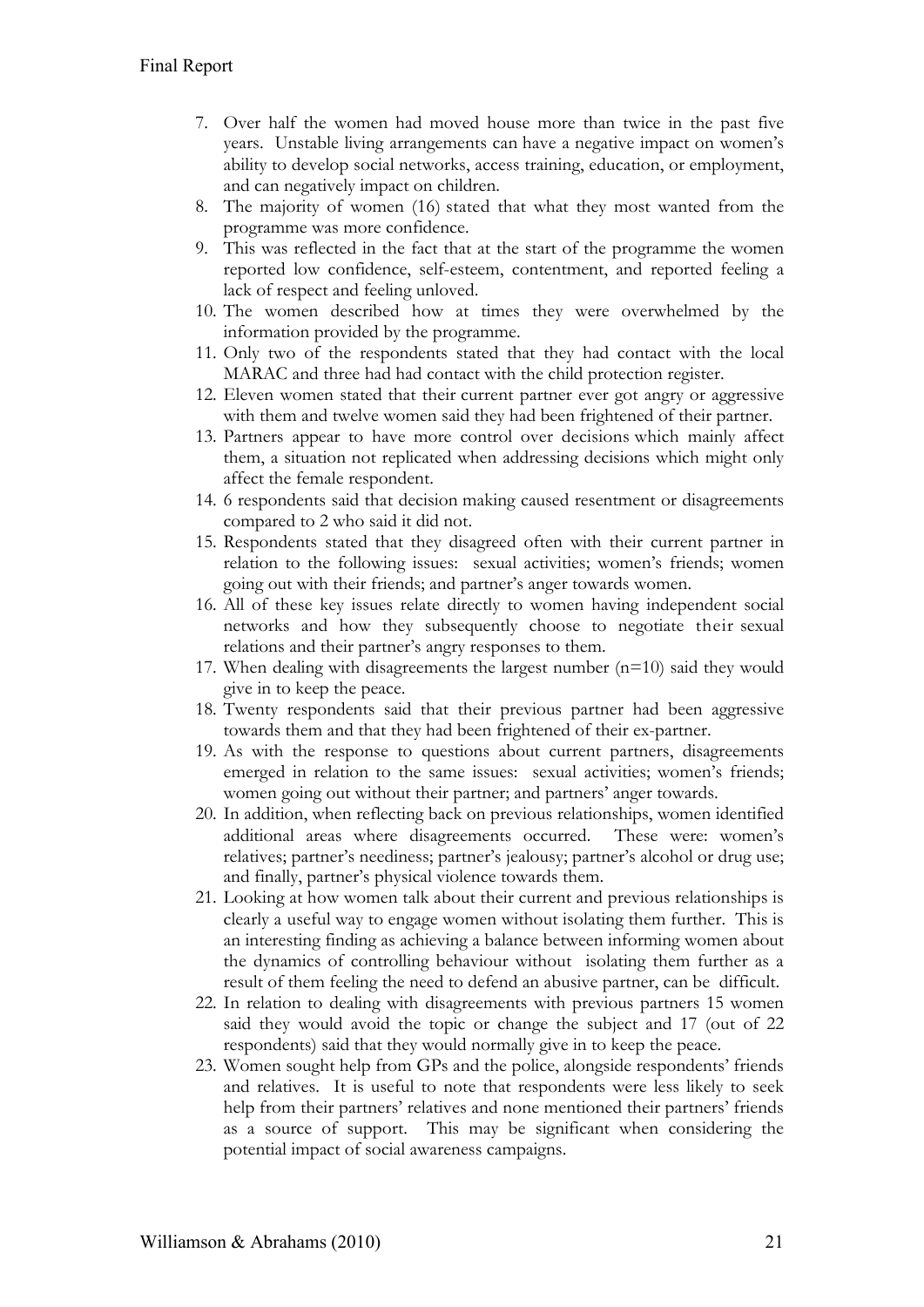- 24. Eight respondents stated that at the time they thought that the abusive behaviour they experienced was their own fault, and 6 said that they didn't ask for help because they felt isolated.
- 25. The majority of partners (as identified by the female respondents) did not seek help. Those that did contacted the GP  $(n=3)$ , Counsellors  $(n=2)$ , someone at work  $(n=2)$ , and victim support  $(n=2)$ .
- 26. Women believed that their partners did not seek help because they didn't think it was a problem  $(n=10)$ .
- 27. When contacted after the freedom programme, all of the women who talked about their experience of the FP reported positively on their experience of the programme.
- 28. The reasons given for exiting the programme prior to completion were: moved house  $(n=1)$ ; knew someone in the group  $(n=1)$ ; had issues with their children  $(n=2)$ ; and didn't like the people in the group  $(n=1)$ .
- 29. The women who had engaged with the programme reported much better ranges in terms of confidence and self esteem. All these women rated their contentment and happiness as either a 3 or 4.
- 30. The women felt that the most important thing they had got from attending the group was: feeling stronger about future relationships (n=3); had a better relationship with their children  $(n=2)$ ; felt more confident  $(n=1)$ ; and felt better able to spot the warning signs of an abusive relationship  $(n=1)$ .

### **Conclusion**

Based on the summary of the findings above, there are a number of specific conclusions and recommendations which can be drawn from this research evaluation. The aim of the FP is to teach women to recognise abusive behaviour and its impact appears to have been achieved, judging by the responses of the women. In particular, women reported that they were now making decisions more equally with their partners. The programme also seeks to help women build their self confidence and esteem which was also achieved.

It is important to recognise that in the Bristol network, facilitators are supported across the network in order to maintain the quality of the programme. Not all Freedom Programme facilitators have this support network, and the success of individual programmes is inevitably impacted by the skills of individual facilitators.

One of the queries raised at the beginning of the research was whether attendance on the programme had an impact on the number of children on the child protection register. Whilst the number of women in the follow-up precludes a statistical analysis of this, women did report better relationships with their children as a positive outcome from attendance on the programme.

There are a number of the findings that impact more directly on the future design, planning and running of the FP in Bristol. These include: 1) A need to find out more about invisible disabilities, including mental health issues which may have emerged as a result of experiences of abuse, in order to ensure that the programme accommodates needs related to such disability; 2) Changes may also be needed to show an appreciation of the limited choices open to women on low incomes and living in unstable housing; 3) This report demonstrates how FP facilitators sustain a much wider role in helping women who have experienced abuse and that the programme does not stand alone but as part of a wider range of multi-agency responses to domestic abuse. In relation to how the FP in Bristol could accommodate these issues, it would be helpful if facilitators had more information about the specific needs of the clients at the beginning of their engagement. This might take the form of an informal interview which specifically asks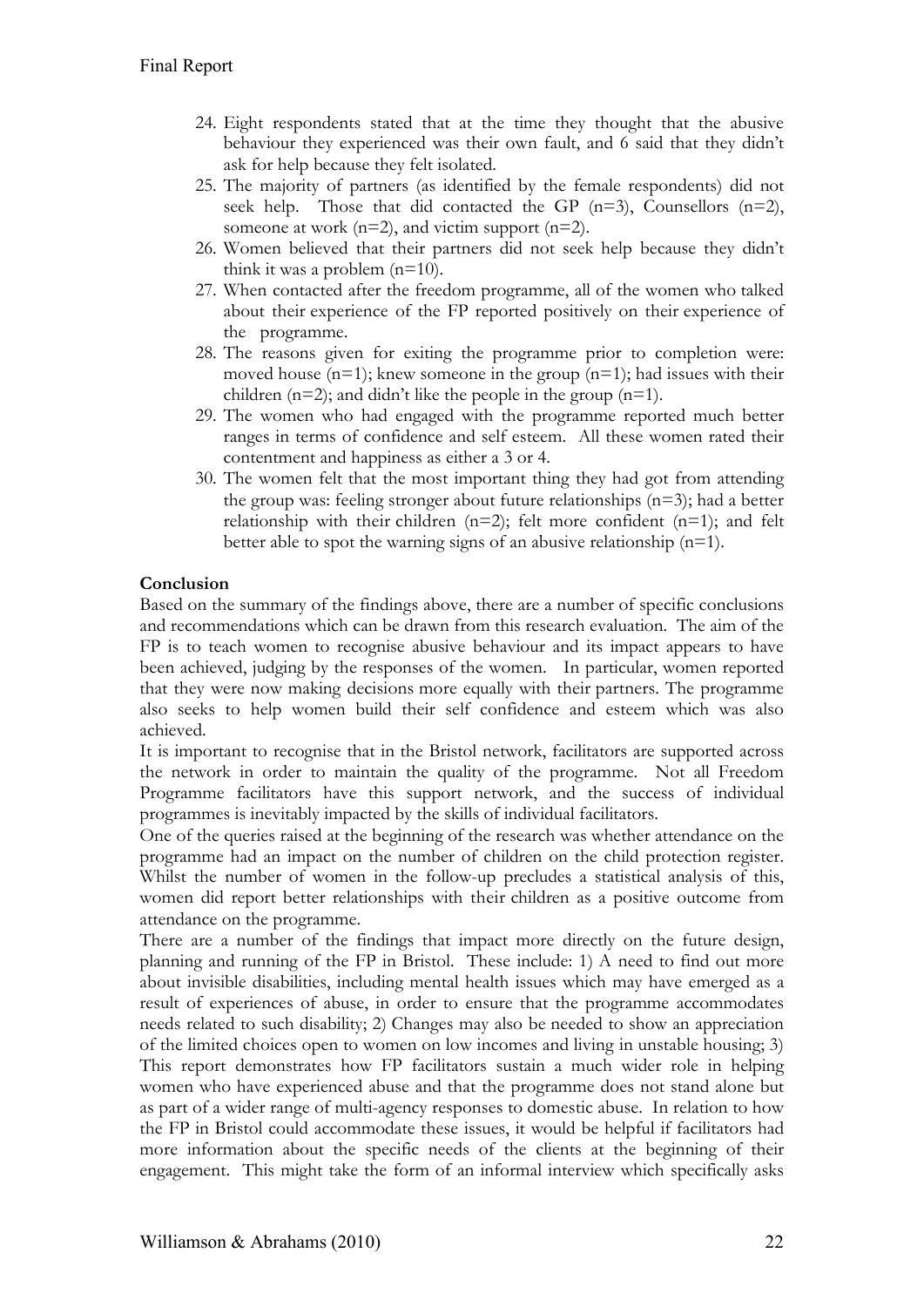about visible and invisible disability, issues of poverty and low income, and the existing support networks which may be available to women.

Finally, this evaluation has shown that the FP has a positive impact on the lives of the women who take the programme and as such provides a service to assist women move on from abusive relationships and to be aware of potential abuse within future relationships. This is a positive outcome.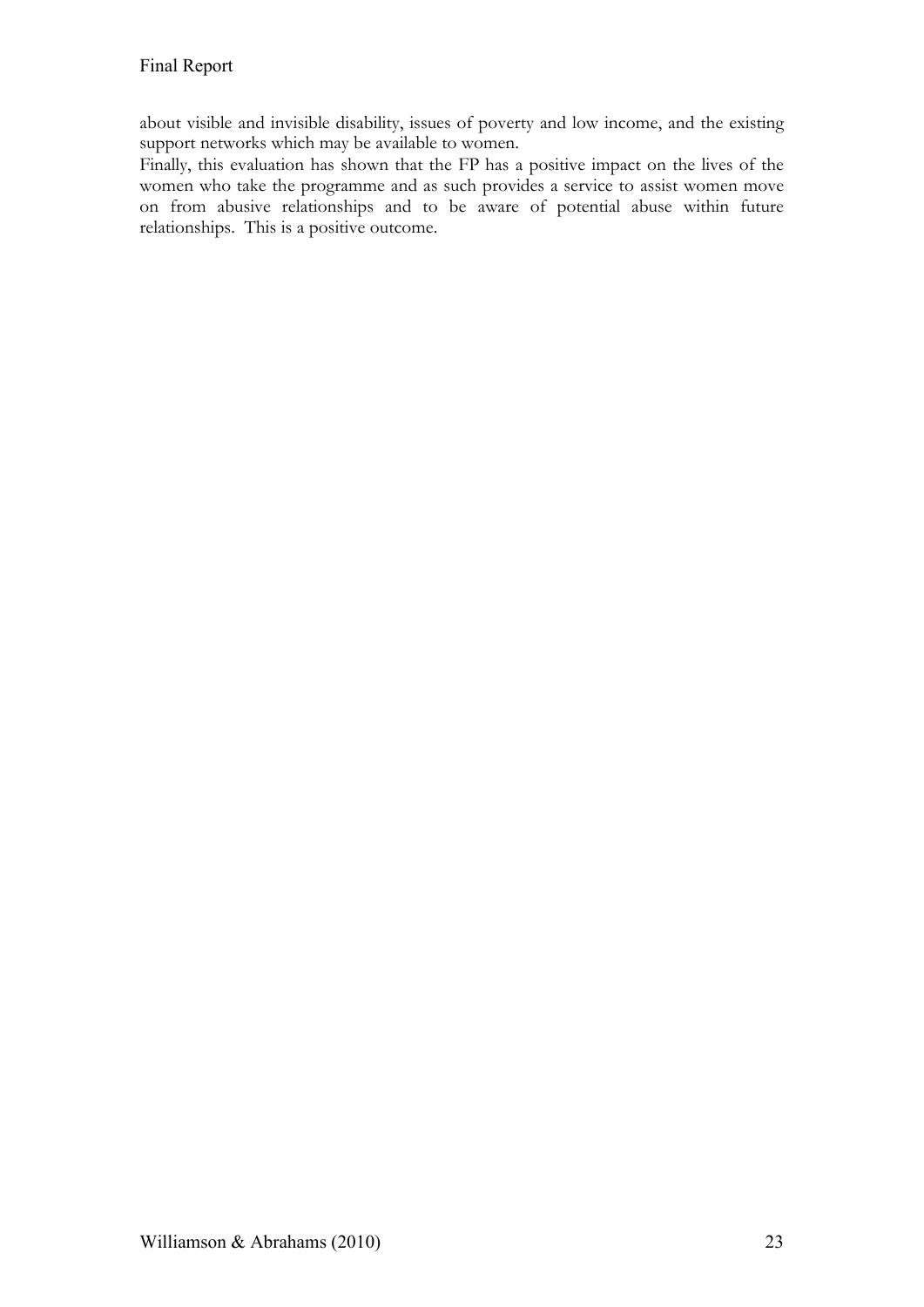# **Appendix 1: Good practice guidance of the Bristol Freedom Programme Network.**

# **Aims of the Freedom Programme groups for women programme**

- To promote and prioritise the safety of women and children
- To reduce the isolation of victims of domestic violence and abuse (DVA)
- To increase the knowledge and understanding of women of the causes and consequences of DVA
- To inform women of the importance of safety planning and how to access support
- To provide a supportive environment for women to reflect on their experiences,

# **BUT**

Freedom Programme is not a safety planning mechanism and agencies need to continue to offer support and safety planning.

# Facilitators will:

- Have attended an authorised 2-day training course (from an authorised trainer).
- Agree to deliver the FP in Bristol in accordance with these criteria for good practice and following agreed Bristol adaptations to the basic FP programme.
- Have attended training in understanding domestic violence and abuse the dynamics of abuse, impact on survivors including children, understanding abusers, impact of diversity, basic rights of survivors, local/national support available – before starting to facilitate FP groups.
- Attend training organised by the FP network (or equivalent training elsewhere) in relevant skills, such as managing groups.
- Attend approximately 6-weekly external supervision with their sessional cofacilitator(s), with a skilled and knowledgeable practitioner/supervisor.
- Attend at least seventy-five percent of the Bristol FP network meetings, to liaise with other local facilitators, and will share learning and receive peer support. The meetings will take place in a variety of locations across the city, to enable as many to attend as possible. The main purpose of external supervision is to address any emotional needs resulting from facilitating the FP, resolve any issues with co-facilitators and ensure professional boundaries with service users are maintained
- Deliver the FP sessions in a respectful and non-judgmental way.
- Acknowledge and respond to the diversity of different women's experiences of DVA, highlighting the compounding effects on DVA by racism, homophobia, ageism, classism and disablism..

# FP sessions

**Confidentiality:**